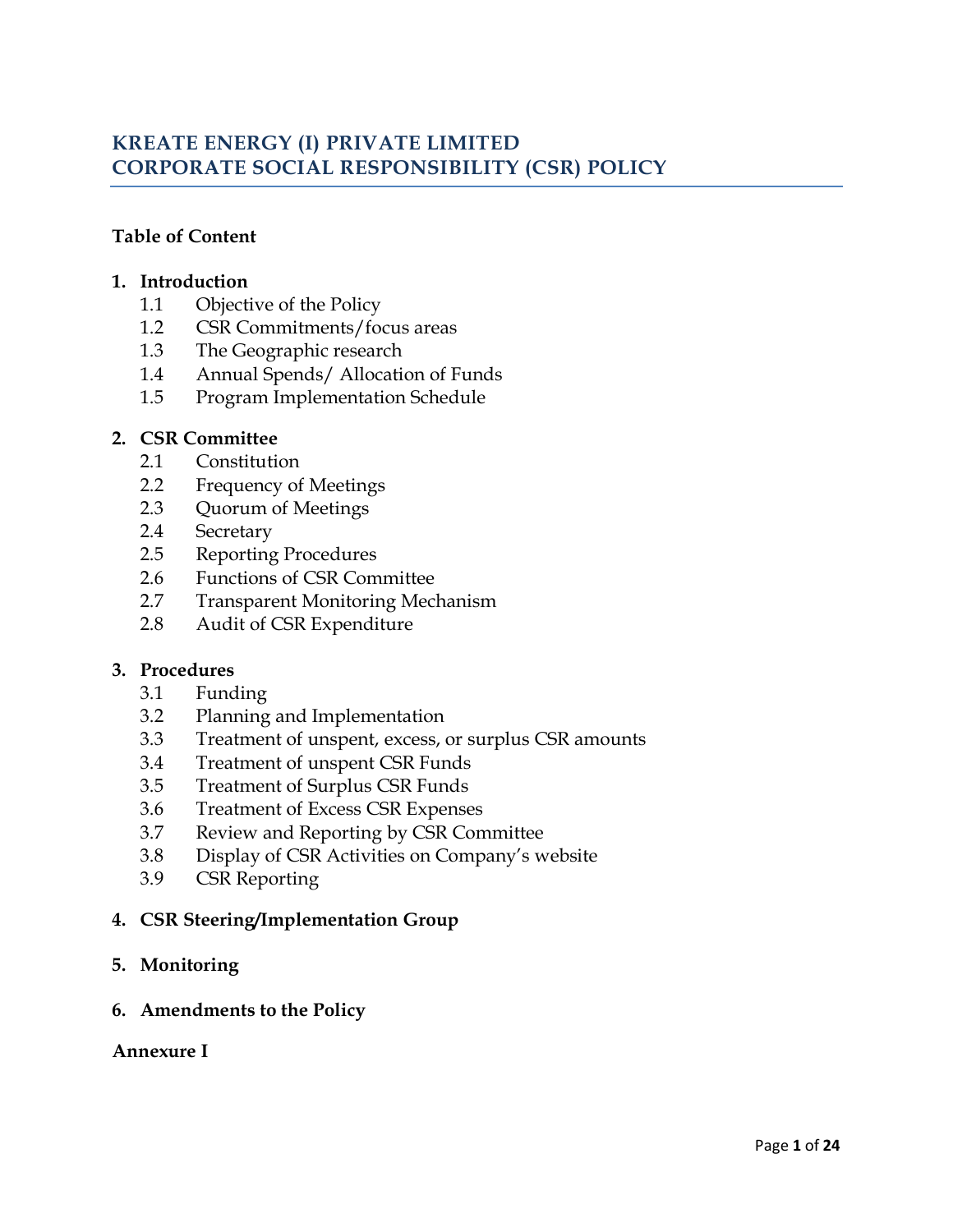Format for the Board of Directors report on CSR to form part of the Annual Report of the Company.

## **Annexure II**

## **Format showing allocation of funds for CSR projects/programs**

#### **Annexure III**

Format of CSR Projects' Implementation Schedule and Execution Modalities

## **1. INTRODUCTION**

Kreate Energy (I) Private Limited **("KEIPL" or "the Company"**) is a part of Kreate Group of Companies **("Kreate Group")**. KEIPL is one of the top most company in Power and Commodity Trading in India. It's well-defined research and development team ensures that with their innovative solutions, KEIPL keeps the pace with the dynamic Power industry and can create value for its customers. It has helped significantly expand the trading activity in India. With its PAN India presence, vast client base, including 80% of state utilities and membership in both the Power Exchanges, it is able to meet the power requirement of its clients very efficiently and at competitive price.

Under section 135 of the Companies Act, 2013 ("**Act**") read with the Companies (Corporate Social Responsibility Policy) Rules, 2014 ("**CSR Rules**"), as amended from time to time, every Company having net worth of Rs. 500 crore or more; or turnover of Rs. 1,000 crore or more; or net profit of Rs. 5 crore or more is required to constitute a Corporate Social Responsibility Committee ("**CSR Committee"**). The CSR Committee is required to formulate and recommend Corporate Social Responsibility Policy to the Board of Directors ("**Board**").

Accordingly, the Board of KEIPL has formed a CSR Committee. The CSR Committee so constituted has formulated a Policy on Corporate Social Responsibility ("**CSR Policy**") and recommended the same to the Board for its approval.

## **1.1. OBJECTIVES OF THE POLICY**

As a corporate entity, KEIPL acknowledges its obligation to contribute to the economic development of India and its various states while improving the quality of life of its workforce and their immediate families as well as of the community and society. While undertaking statutorily required CSR projects /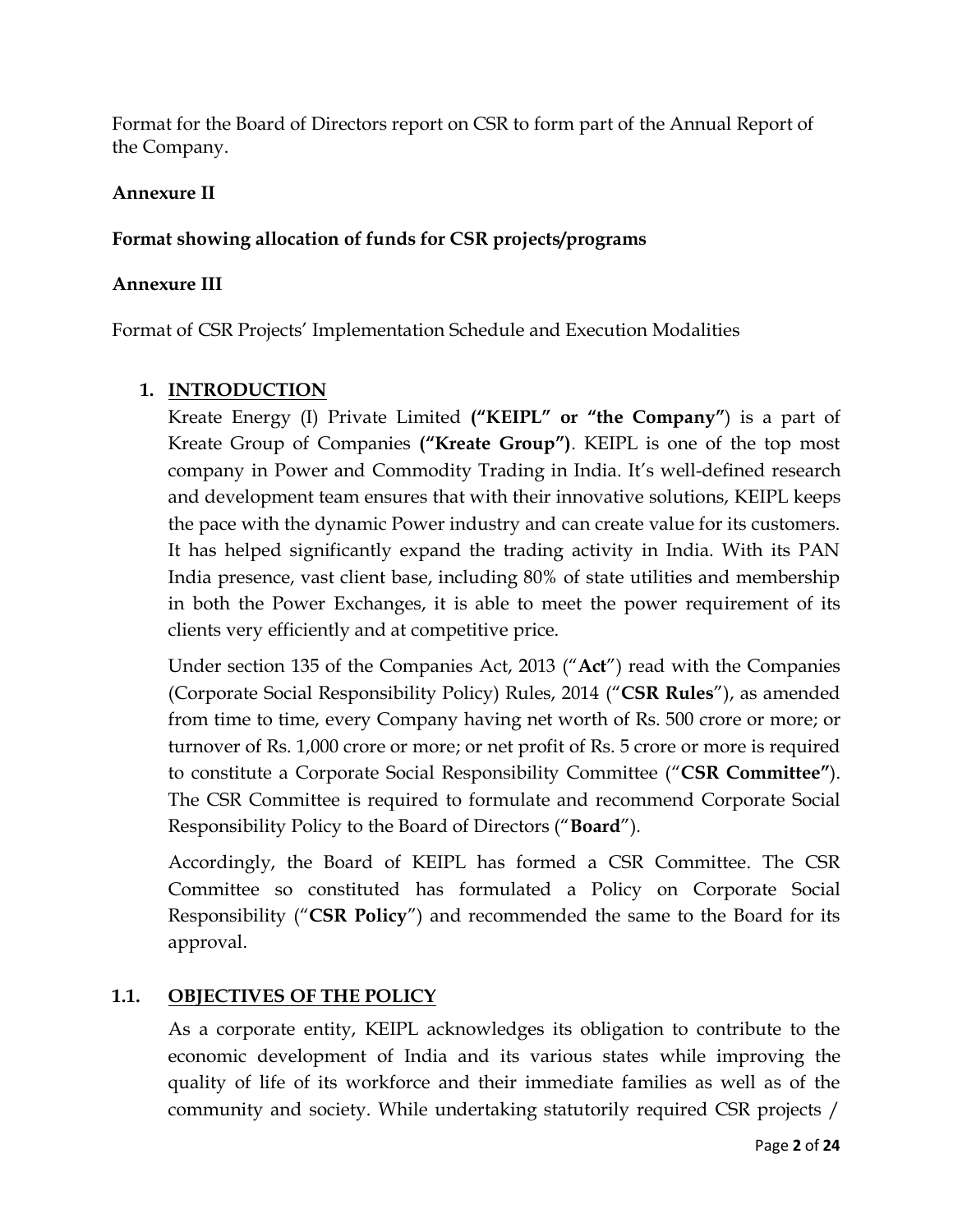programs within India, KEIPL will consistently strive for opportunities to meet the expectation of its stakeholders by pursuing the concept of sustainable development. This Policy shall be read in line with Section 135 of the Act read with the CSR Rules, Schedule VII of the Act and such other rules, circulars, and notifications (collectively referred hereinafter as "**CSR Rules** ") as may be applicable and as amended from time to time and will, inter-alia, include the following:

- a) CSR Commitments of KEIPL;
- b) Implementation schedule of CSR projects or programs;
- c) Modalities of execution of CSR projects or programs;
- d) Development of monitoring process of CSR projects or programs;
- e) Estimated expenditure on CSR projects or programs;
- f) Procedures and reporting mechanism for ensuring the implementation of CSR initiatives in letter and spirit.

## **1.2. CSR COMMITMENTS/FOCUS AREAS**

In accordance with the requirements under CSR Rules,, the CSR activities of the Company, amongst others, will focus on the following areas:

| S1.          | Key<br>Focus | Activities in Schedule VII of   Actions           |                                   |
|--------------|--------------|---------------------------------------------------|-----------------------------------|
| No.          | Area         | the Act                                           |                                   |
| $\mathbf{1}$ | Education    | Promoting<br>Education                            | KEIPL's<br>focus<br><sub>on</sub> |
|              |              | including special education education             | consist<br><sub>of</sub>          |
|              |              | and employment enhancing   following major parts: |                                   |
|              |              | vocational skills especially                      | a. Promoting women's              |
|              |              | among children, women,                            | education including               |
|              |              | elderly and differently abled,                    | providing<br>special              |
|              |              | and livelihood enhancement                        | education<br>and                  |
|              |              | projects;                                         | vocational training to            |
|              |              |                                                   | women belonging to                |
|              |              |                                                   | socially<br>and                   |
|              |              |                                                   | economically                      |
|              |              |                                                   | backward group of                 |
|              |              |                                                   | the society, which                |
|              |              |                                                   | would promote                     |
|              |              |                                                   | upliftment of weaker              |
|              |              |                                                   | sections of the society;          |
|              |              |                                                   | b. Providing financial            |
|              |              |                                                   | assistance including              |
|              |              |                                                   | scholarship to<br>the             |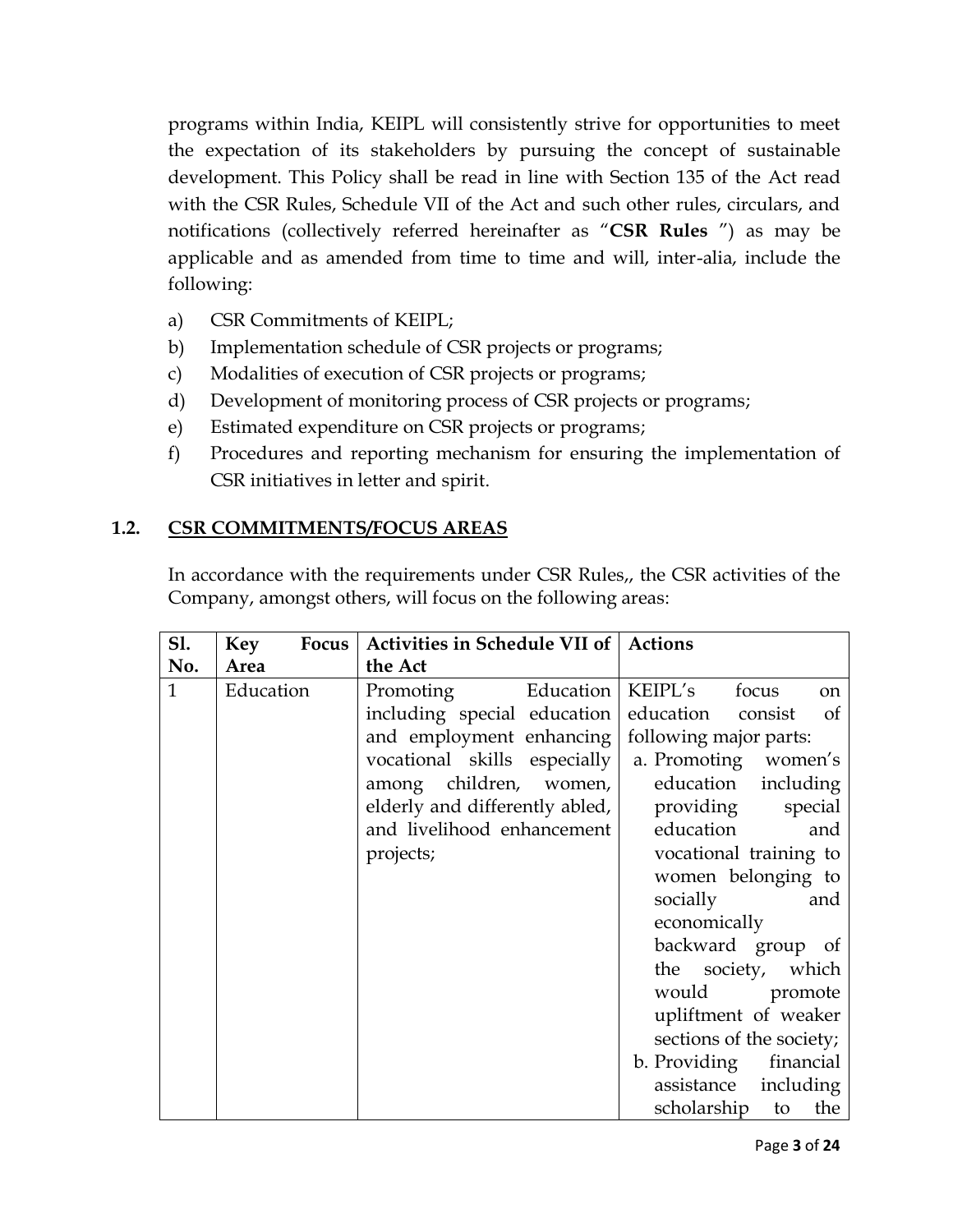|   |                                 |                                                                                                                                                                                                                                                                                                                                                                                                                                                                                                      | students of weaker<br>sections<br>$\sigma f$<br>society<br>with a view<br>to<br>encourage them<br>to<br>pursue primary<br>as<br>well<br>higher<br>as<br>education;<br>c. Promoting primary as<br>well<br>as<br>higher<br>education<br>including<br>setting up<br>and<br>supporting schools/<br>colleges/ universities;       |
|---|---------------------------------|------------------------------------------------------------------------------------------------------------------------------------------------------------------------------------------------------------------------------------------------------------------------------------------------------------------------------------------------------------------------------------------------------------------------------------------------------------------------------------------------------|------------------------------------------------------------------------------------------------------------------------------------------------------------------------------------------------------------------------------------------------------------------------------------------------------------------------------|
| 2 | <b>Skill</b><br>Development     | Promoting<br>Education<br>including special education<br>and employment enhancing<br>vocational skills especially<br>among children, women,<br>elderly and differently abled,<br>and livelihood enhancement<br>projects;                                                                                                                                                                                                                                                                             | KEIPL, through (Kreate<br>Empowerment & Welfare<br>Foundation) and/or its<br>identified CSR Partner(s)<br>will focus on providing<br>vocational training with<br>special emphasis on skill<br>development to various<br>people including women<br>belonging to socially and<br>economically backward<br>sections of society; |
| 3 | Environmental<br>sustainability | Ensuring<br>environmental<br>sustainability,<br>ecological<br>balance, protection of flora<br>and fauna, animal welfare,<br>agroforestry, conservation of<br>natural resources and quality of soil, air and<br>maintaining quality of soil, water through various<br>air and water including initiatives including tree<br>contribution to the Clean   plantation as may be<br>Ganga Fund setup by the deemed appropriate<br>Central Government for from time to time.<br>rejuvenation of river Gang | KEIPL would focus on<br>promoting environment<br>sustainability,<br>conservation of natural<br>resources, maintaining                                                                                                                                                                                                        |

In addition of the above activities, the scope of the CSR activities of the Company will cover the following areas but not limited to the same and may extend to other specific projects/ programs as permitted under the law from time to time.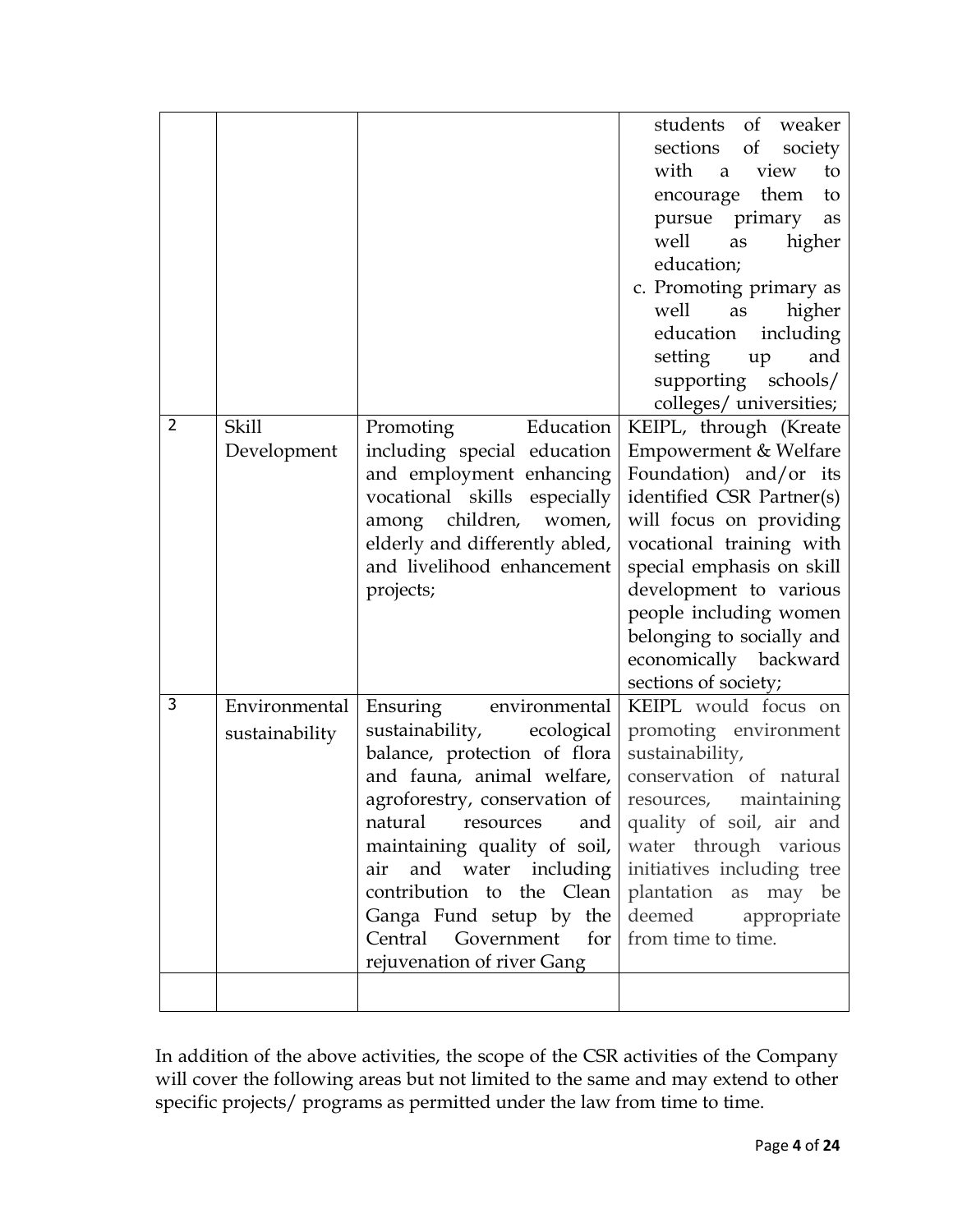- i) Eradicating hunger, poverty, and malnutrition, 'promoting health care including preventive health care and sanitation including contribution to the Swach Bharat Kosh set-up by the Central Government for the promotion of sanitation and making available safe drinking water.
- ii) Promoting education, including special education and employment enhancing vocation skills especially among children, women, elderly, and the differently abled and livelihood enhancement projects.
- iii) Promoting gender equality, empowering women, setting up homes and hostels for women and orphans; setting up old age homes, day care centers and such other facilities for senior citizens and measures for reducing inequalities faced by socially and economically backward groups.
- iv) Ensuring environmental sustainability, ecological balance, protection of flora and fauna, animal welfare, agroforestry, conservation of natural resources and maintaining quality of soil, air and water including contribution to the Clean Ganga Fund set-up by the Central Government for rejuvenation of river Ganga.
- v) Protection of national heritage, art and culture including restoration of buildings and sites of historical importance and works of art; setting up public libraries; promotion and development of traditional art and handicrafts.
- vi) Measures for the benefit of armed forces veterans, war widows and their dependents, Central Armed Police Forces (CAPF) and Central Para Military Forces (CPMF) veterans, and their dependents including widows.
- vii) Training to promote rural sports, nationally recognized sports, Paralympic sports and Olympic sports.
- viii) Contribution to the prime minister's national relief fund 8[or Prime Minister's Citizen Assistance and Relief in Emergency Situations Fund (PM CARES Fund) or any other fund set up by the central govt. for socio economic development and relief and welfare of the schedule caste, tribes, other backward classes, minorities and women;
- ix) (a) Contribution to incubators or research and development projects in the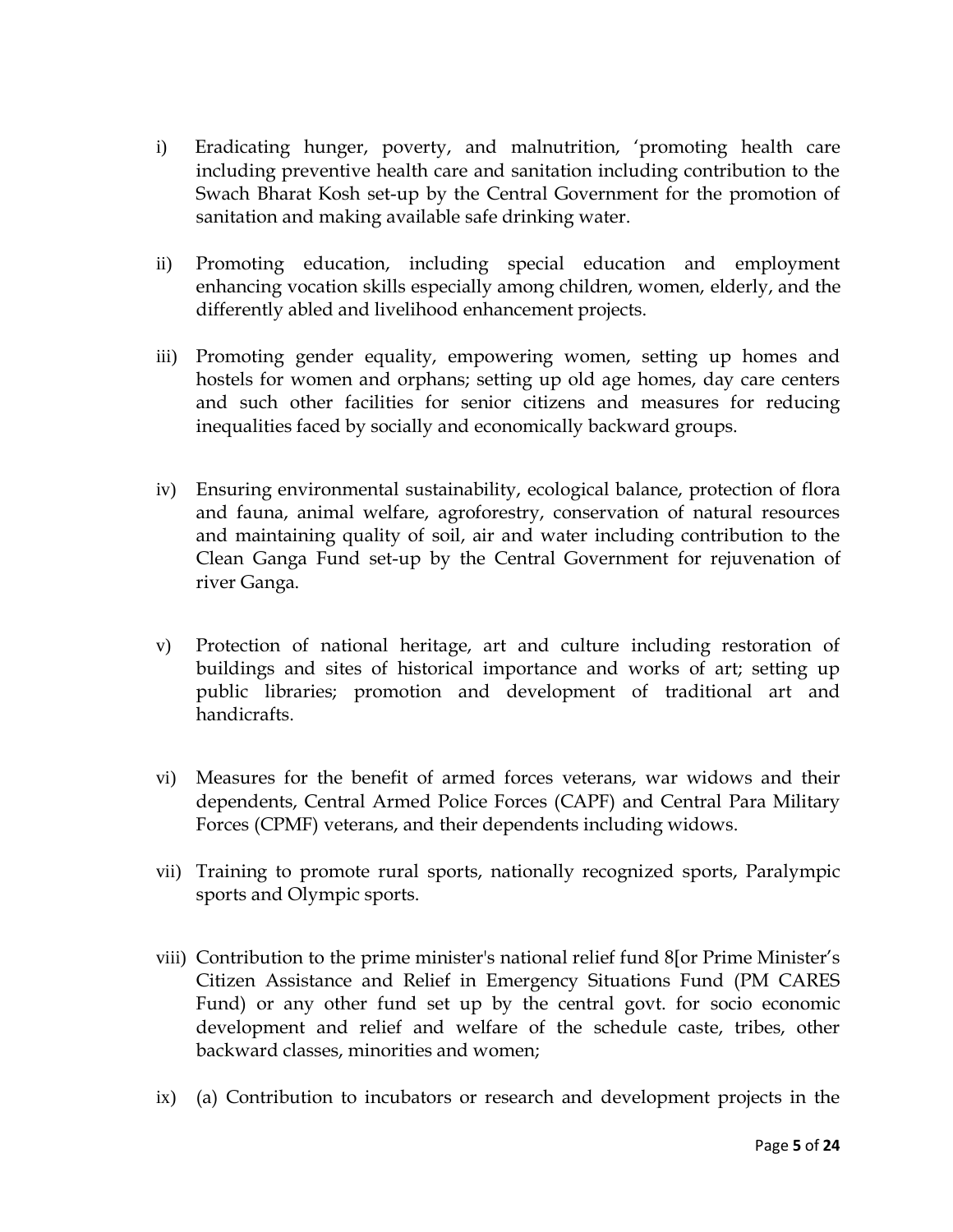field of science, technology, engineering and medicine, funded by the Central Government or State Government or Public Sector Undertaking or any agency of the Central Government or State Government and

(b) Contributions to public funded Universities; Indian Institute of Technology (IITs); National Laboratories and autonomous bodies established under Department of Atomic Energy (DAE); Department of Biotechnology (DBT); Department of Science and Technology (DST); Department of Pharmaceuticals; Ministry of Ayurveda, Yoga and Naturopathy, Unani, Siddha and Homoeopathy (AYUSH); Ministry of Electronics and Information Technology and other bodies, namely Defense Research and Development Organization (DRDO); Indian Council of Agricultural Research (ICAR); Indian Council of Medical Research (ICMR) and Council of Scientific and Industrial Research (CSIR), engaged in conducting research in science, technology, engineering and medicine aimed at promoting Sustainable Development Goals (SDGs).

- x) Rural development projects.
- xi) Slum area development.
- xii) Disaster management, including relief, rehabilitation and reconstruction activities.

Further the CSR Activity may be done by the Company itself or through-

- (a) A Company established under section 8 of the Act, or a registered public trust or a registered society, registered under section 12A and 80G of the Income Tax Act, 1961 (43 of 1961), established by the company, either singly or along with any other company, or
- (b) A company established under section 8 of the Act or a registered trust or a registered society, established by the Central Government or State government; or
- (c) Any entity established under an Act of Parliament or a State Legislature; or
- (d) A company established under section 8 of the Act, or a registered public trust or a society, registered under section 12A and 80G of the Income Tax Act, 1961,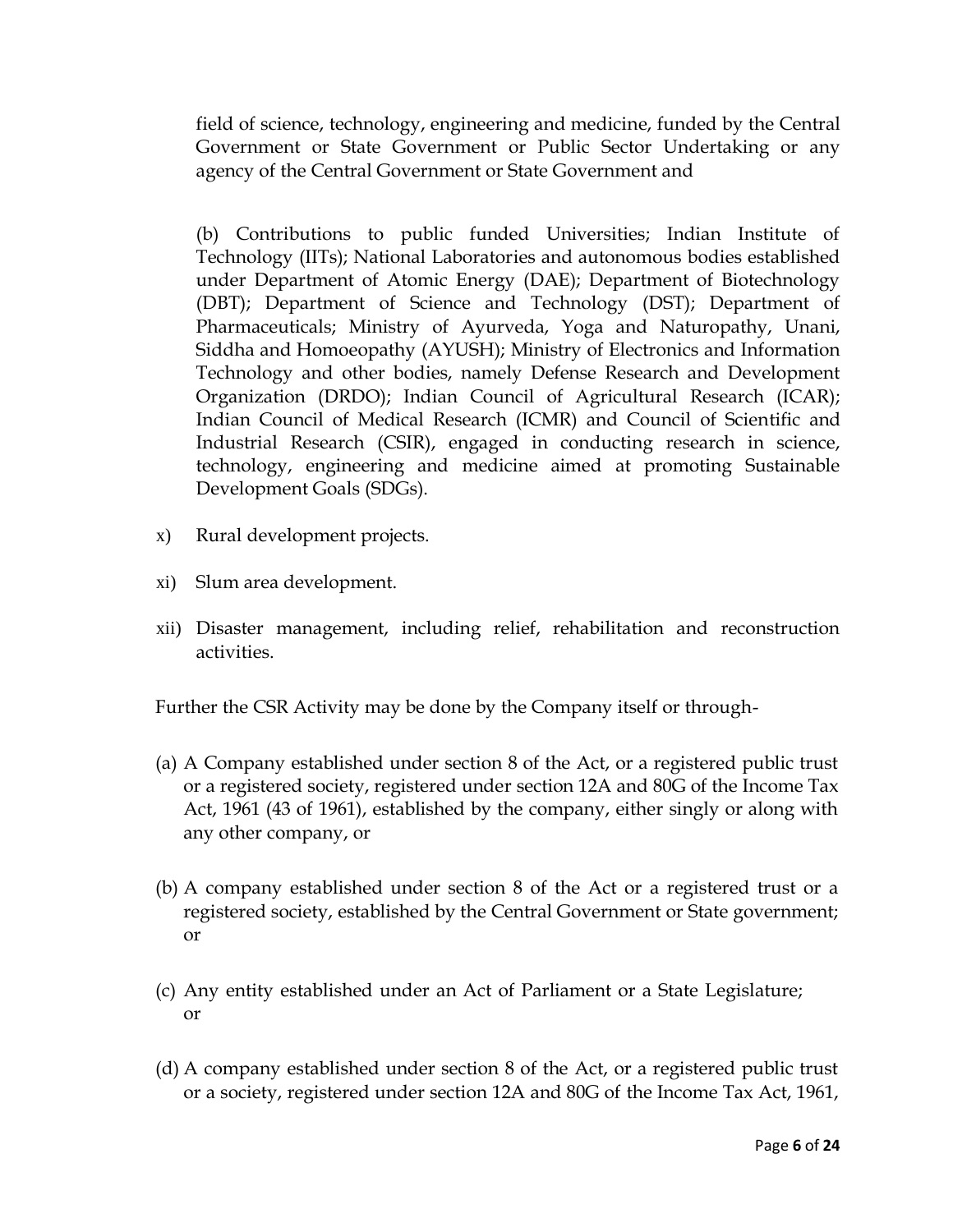and having an established track record of at least three years in undertaking similar activities.

## **1.3. THE GEOGRAPHIC RESEARCH**

In terms of CSR Rules, the Company shall give preference to the local area where it operates and areas around it, for spending the amount earmarked for CSR projects or programs. Since the operations of the Company are carried out at Panipat, Haryana, Himachal Pradesh, therefore, the Company may take initiative to undertake CSR activities in these areas and/or any other areas, as it may deem fit in line with the recommendations of CSR Committee.

## **1.4. ANNUAL EXPENDITURE/ALLOCATION OF FUNDS FOR CSR**

The Company would spend not less than 2% of its average net profits made during the three immediately preceding financial years. The surplus arising out of the CSR activities will not be part of business profits of the Company. The corpus would thus include the 2% of average net profits, as aforesaid, any income arising there from and surplus arising out of CSR activities.

## **1.5. PROGRAM IMPLEMENTATION SCHEDULE**

The CSR Committee shall prepare an implementation schedule of CSR projects at the beginning of every financial year in the format specified under Annexure III.

## **2. CSR COMMITTEE**

## **2.1. CONSTITUTION**

As per the requirement of the CSR Rules , the CSR Committee will consist of at least two directors at all times, or such higher number of directors as may be required in CSR Rules provided that the composition of Board of the Company so permits. Presently, the Board of the Company consists of two directors, all of whom shall be the members of the CSR Committee. Accordingly, the composition of CSR Committee is as follows:

## **1. Mr. Kulbhushan Mittal, Chairman**

He is a result driven and a self-motivated person. He believes in innovations and technological solution, to meet the dynamic requirements of the clients. Mr.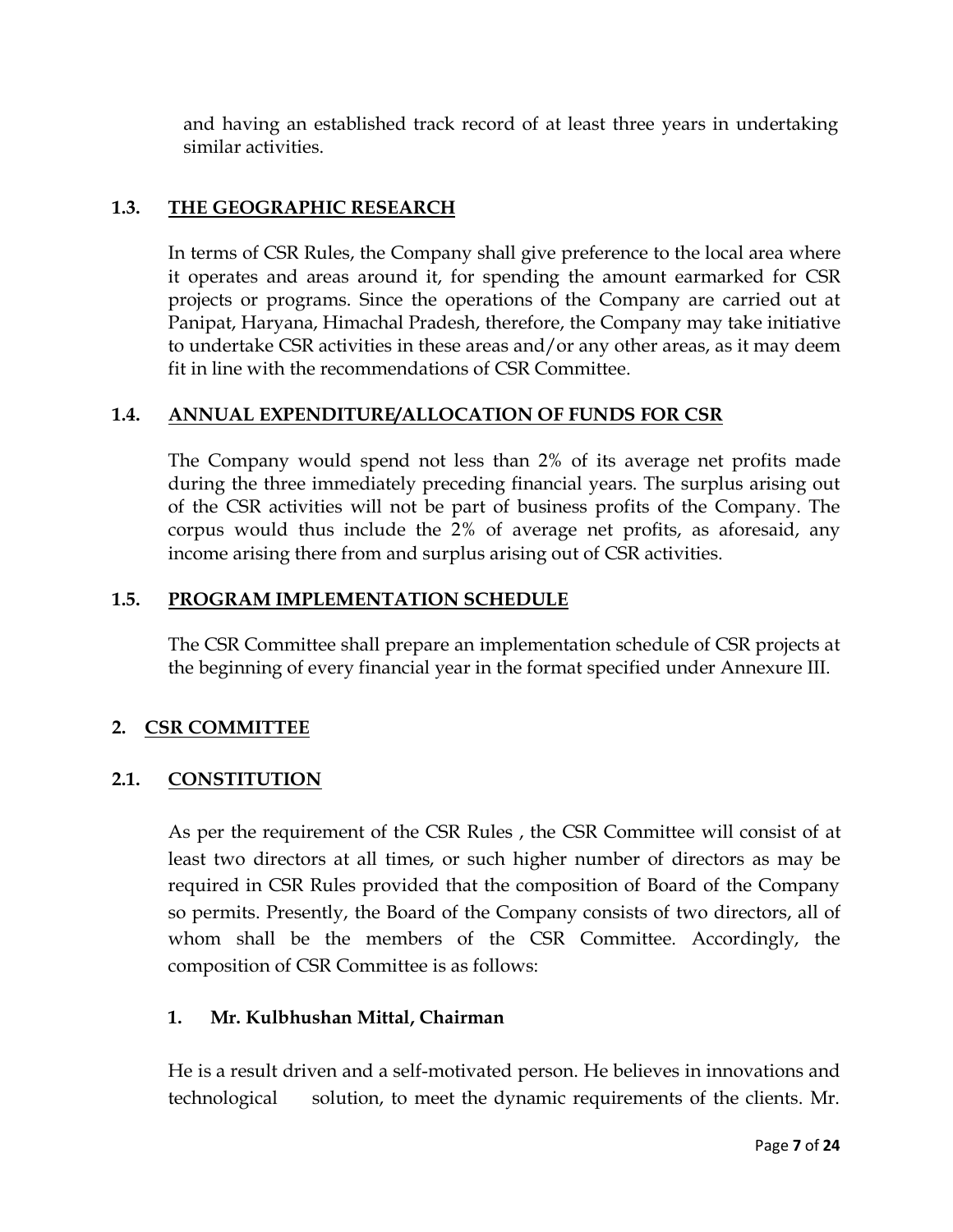Kulbhushan travelled across the world and explored the emerging market requirements. With his sharp and visionary mind he launched Kreate Energy (I) Private Limited for trading of commodities and trading and generation of power and textile respectively. With his persistence and passion he paved a growth path for Kreate Group.

## **2. Ms. Arti Mittal**

She hails from a very reputed business family and is actively engaged in social activities. She is a philanthropist and is also actively engaged in day to day business affairs.

## **2.2. FREQUENCY OF MEETINGS**

Meetings of CSR Committee shall be held at such times as the CSR Committee deems appropriate by giving a notice of not less than 3 days and in any event, shall be held not less than once in a year. The meetings can be called at a shorter notice with the consent of all the members of the CSR Committee.

## **2.3. QUORUM OF THE MEETINGS**

A quorum of two members is required to be present for the proceedings to take place. The CSR Committee members may attend the meeting physically or via such audio-visual means as permitted under the Act. A duly convened meeting of the CSR Committee at which a quorum is present shall be competent to exercise all or any of the authorities, powers and discretions vested in or exercisable by the CSR Committee. The Committee shall have the authority to call such employee(s), senior official (s) and or externals, as it deems fit.

## **2.4. SECRETARY**

Company Secretary and in his absence, any other officer as may be authorized by the Board shall act as a Secretary of the CSR Committee. The Secretary shall keep a record of the membership of and the dates of any changes to the membership of the CSR Committee.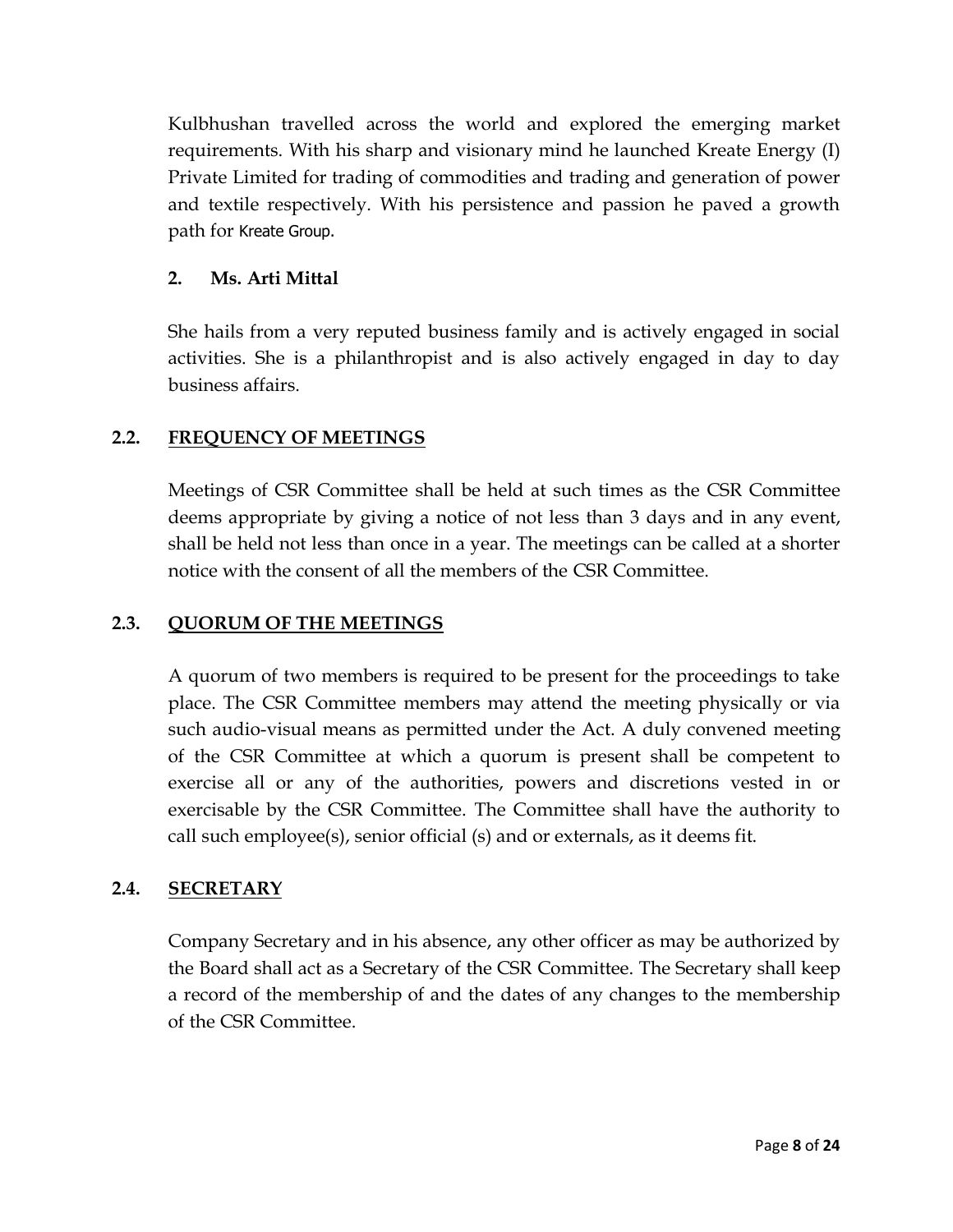## **2.5. REPORTING PROCEDURES**

The CSR Committee shall:

- a) Report to the Board on its proceedings after each meeting on all matters within the scope of its duties and responsibilities;
- b) formulate and recommend to the Board, an annual action plan in pursuance of its CSR policy, which shall include the following, namely:‐
	- i. the list of CSR projects or programmes that are approved to be undertaken in areas or subjects specified in Schedule VII of the Act;
	- ii. the manner of execution of such projects or programmes as specified in sub-rule (1) of rule 4;
	- iii. the modalities of utilization of funds and implementation schedules for the projects or programmes;
	- iv. Monitoring and reporting mechanism for the projects or programmes; and
	- v. details of need and impact assessment, if any, for the projects undertaken by the company:
- c) Report its responsibilities and activities during the financial year in a CSR report to be given to the Board;

Provided that Board may alter such plan at any time during the financial year, as per the recommendation of its CSR Committee, based on the reasonable justification to that effect.

## **2.6. FUNCTIONS OF CSR COMMITTEE**

The functions of the CSR Committee shall include:

- a. to formulate and recommend to the Board, a CSR Policy which shall indicate the activities to be undertaken by the company as specified in Schedule VII of the Act;
- b. to identify the projects / programs for carrying out CSR activities proposed to be undertaken by the Company in pursuance of its CSR Policy;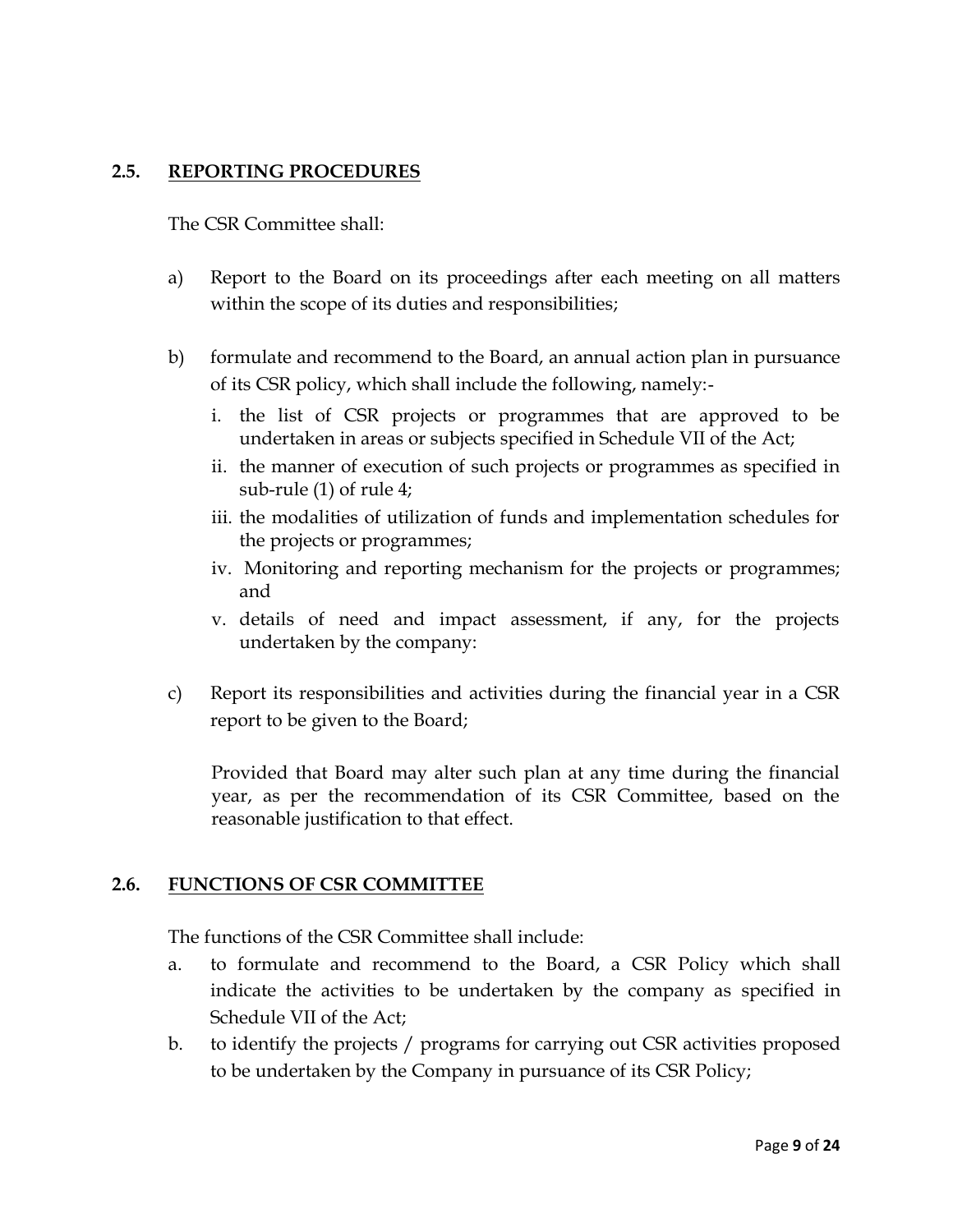- c. to recommend the amount of expenditure to be incurred on the activities referred to in clause (a);
- d. to monitor implementation of the CSR Policy of the Company from time to time;
- e. to institute a transparent monitoring mechanism for implementation of the CSR projects or programs or activities undertaken by the Company;
- f. to nominate members of CSR Steering Group;
- g. to receive reports from and review activities of CSR Steering Group (as defined below);
- h. to monitor compliances with the CSR policy and to review performance against agreed targets;
- i. to publicize the CSR Policy and initiatives, especially through mailers, screensaver and Policy documentation and upload(s) on website.
- j. to plan and carry out workshops to increase employee awareness on various projects and initiatives.
- k. To carry out such other activities as may be directed by the Board of the Company and/or as deemed appropriate and expedient by the CSR Committee for the furtherance of CSR objectives of the Company, in terms of the CSR Rules .

## **2.7. TRANSPARENT MONITORING MECHANISM**

The CSR Committee shall prepare a transparent monitoring mechanism for ensuring proper implementation of the projects / programs / activities proposed to be undertaken by the Company in pursuance of its CSR Policy. The CSR Committee shall have the authority to obtain professional advice from external sources and shall have full access to the information contained in the records of the Company as well as the powers to call any employee / external consultant or such other person(s) and for such purpose as may be deemed expedient for the purpose of accomplishments of overall CSR objectives laid down under CSR Policy.

## **2.8. AUDIT OF CSR EXPENDITURE**

The CSR Committee may get the amount of CSR spent audited from a reputed professional(s) in order to confirm whether the amount is actually being spent for the CSR projects, programs or activities as laid down in the CSR Policy and approved by the Board of the Company.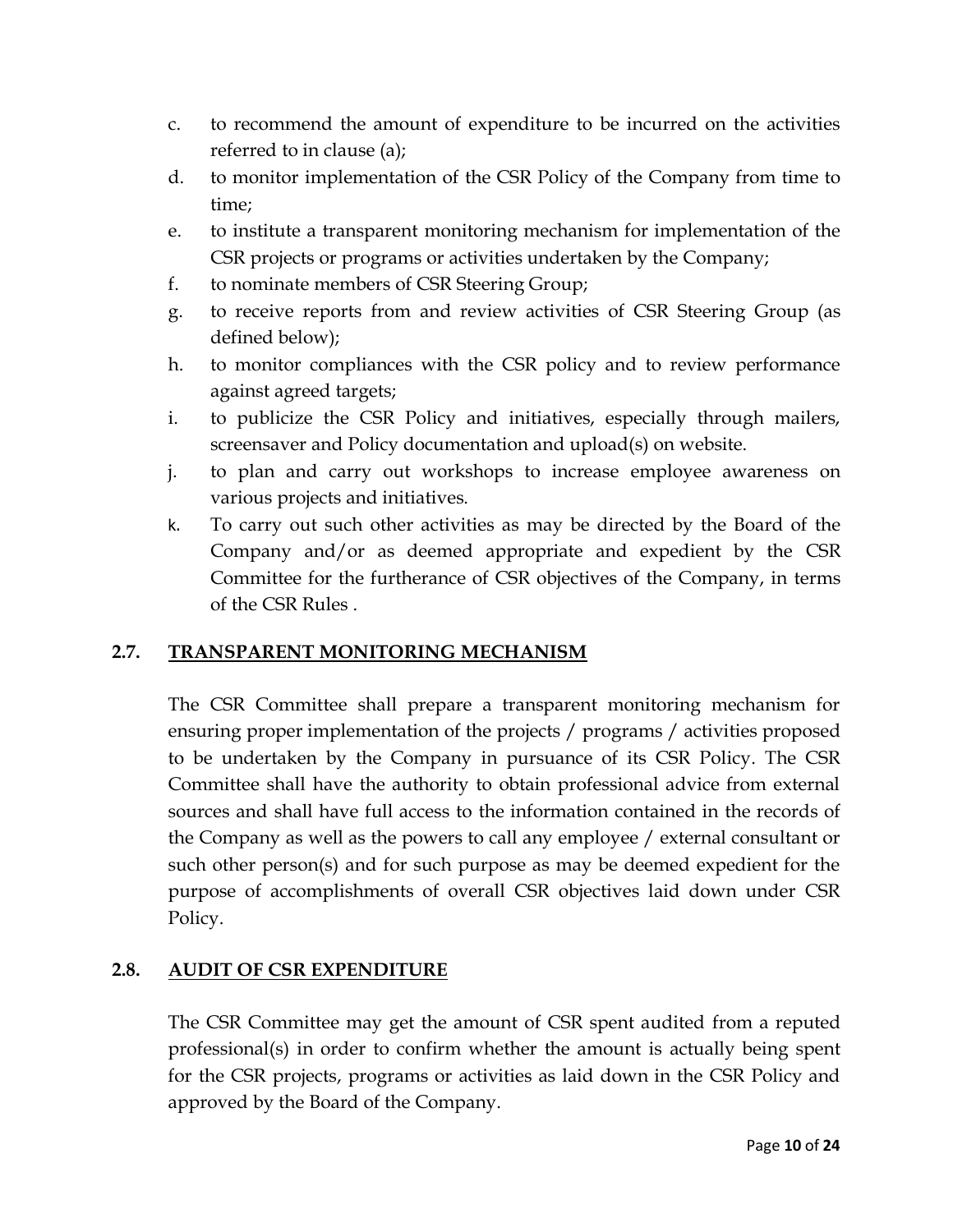## **3. PROCEDURES**

#### **3.1 FUNDING**

3.1.1 Subject to the CSR Rules, the Company will create a CSR Reserve at the beginning of every financial year and shall transfer the aggregate amount of estimated expenditure (not being less than 2% of the average net profits of the Company made during the three immediately preceding financial years) in the CSR Reserve.

Out of the total estimated expenditure set aside in the CSR Reserve, the CSR Committee shall allocate the amount of expenditure to be incurred on different CSR projects of the Company from time to time.

- 3.1.2 The CSR Committee shall represent such allocation of CSR expenses to the Board in the format specified in Annexure II. The same may be amended annually according to the financial year after the review by the CSR Committee or at such time, as the CSR Committee may deem fit.
- 3.1.3 Any unutilized CSR allocation of a particular year, will be carried forward to the following year, i.e. the CSR budget will be non-lapsable in nature.

Provided that the Company shall make all reasonable efforts to ensure full utilization of annual CSR allocation in the respective year only. However, if the Company fails to spend such amount, the Board shall, in its report under clause (o) of sub-section (3) of section 134 of the Act, specify the reasons for not spending the amount.

- 3.1.4 Tax treatment of CSR expense incurred will be in accordance with the Income Tax Act, 1961 and other rules, regulations and/or notification(s) as may be issued by Central Board of Direct Taxes or other authority.
- 3.1.5 The Company may collaborate or pool resources with other companies forming part of Kreate's Group to undertake CSR activities within India.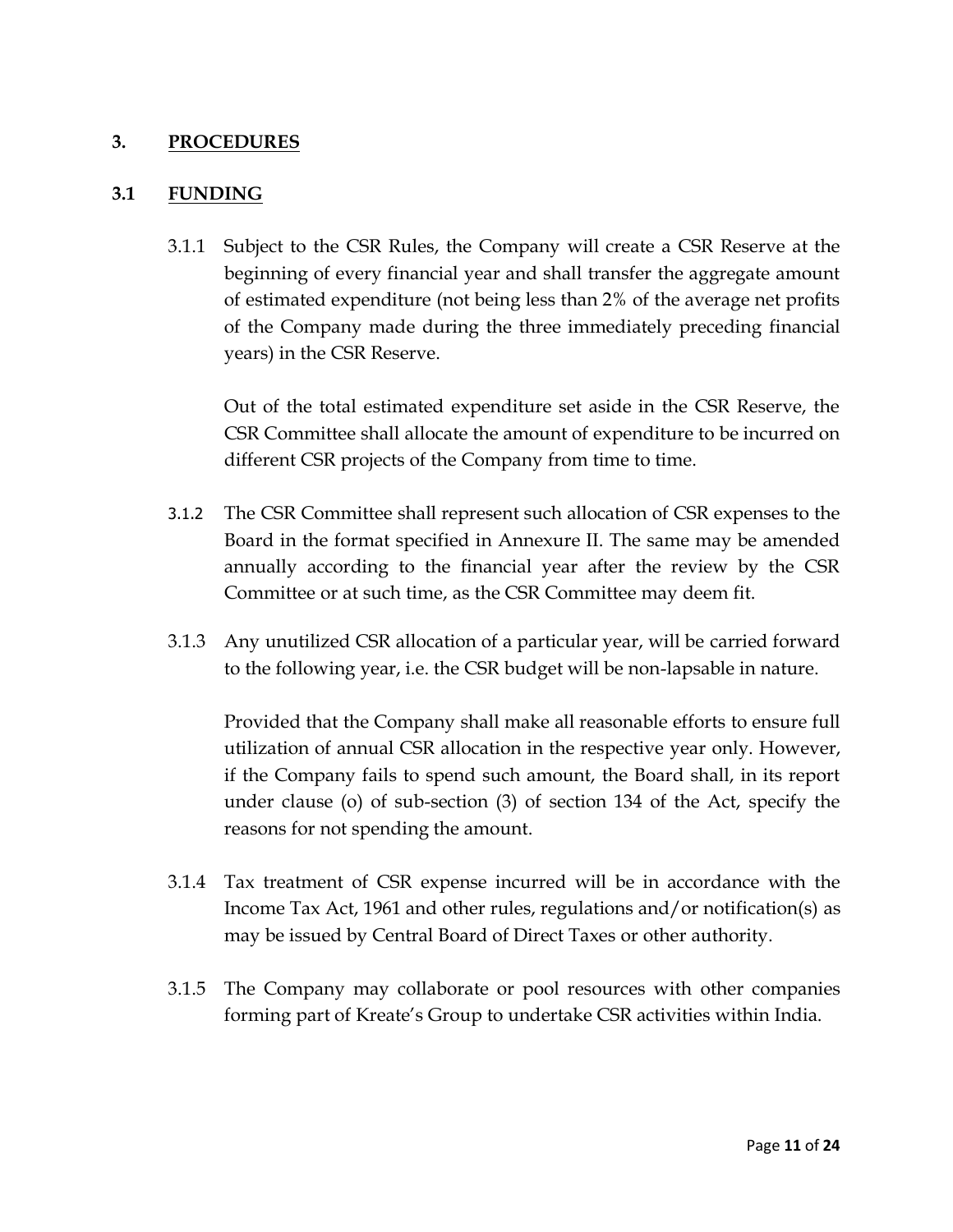#### **3.2 PLANNING AND IMPLEMENTATION**

- 3.2.1 The Company will undertake its CSR programs/projects or CSR Activities primarily through Kreate Empowerment & Welfare Foundation. However, the Company may also undertake CSR programs/projects through such other external agency (i.e. either a society or trust or company formed under Section 8 of the Act) herein collectively referred to as 'CSR Partner' or 'CSR Partner(s)' as may be approved by the CSR Committee from time to time.
- 3.2.2 The CSR Committee will approve appointment of any CSR Partner(s) after assessing such parameters, including the following, as it may deem appropriate:
	- a) The CSR Partner has a permanent office/address in India;
	- b) The CSR Partner is a Trust, Society, or Section 8 Company having an established track record of three years in undertaking similar CSR programs or projects as laid down in CSR Policy of the Company;
	- c) The antecedents of the CSR Partner are verifiable ;
	- d) The CSR Partner has requisite framework to report progress/status of the projects on a quarterly basis on agreed parameters;
	- e) The CSR Partner maintains a required level of auditable records on the CSR initiatives as agreed mutually.
- 3.2.3 The CSR Committee, in consultation of the Board of the Company, will identify suitable projects amongst the CSR projects mentioned in the CSR Policy of the Company which can be implemented through XYZ Foundation and/ the identified CSR Partners.
- 3.2.4 If and when the CSR Partner and the CSR project/program to be implemented through such CSR Partner are finalized and approved by the CSR Committee, the Company and the CSR Partner will enter into an agreement as per the standard MOU requirements covering the various aspects related to implementation of such CSR projects/programs.
- 3.2.5 The Company may build CSR capacities of its personnel and/or personnel of XYZ Foundation and/or those of its CSR Partner(s) but such expenditure shall not exceed five percent of total CSR expenditure of the Company in one financial year.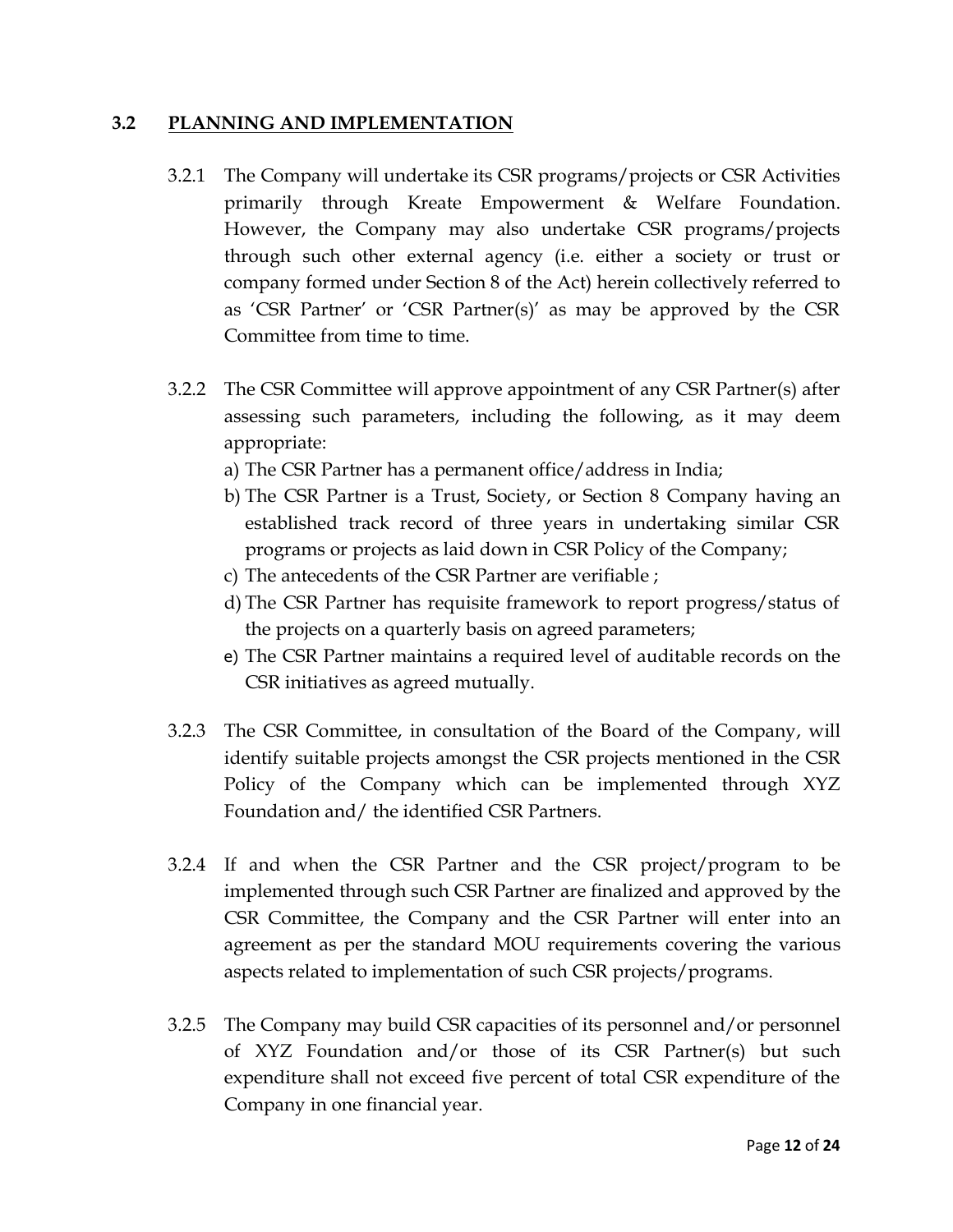3.2.6 The CSR plan and the budget shall be placed before the board together with the recommendations of the CSR committee for approval. The company will provide funding only to such projects as may be approved by the board.

#### **3.3 TREATMENT OF UNSPENT, EXCESS, OR SURPLUS CSR AMOUNTS**

Until a fund is specified in Schedule VII for the purposes of sub section (5) and (6) of section 135 of the Act, the unspent CSR amount, if any, shall be transferred by the company to any fund included in schedule VII of the Act."

## **3.4 TREATMENT OF UNSPENT CSR FUNDS**

- **3.4.1 Transfer to an Unspent CSR Account**: Any unspent amount from an ongoing project should be transferred within 30 days of the end of the financial year, to the specifically designated 'Unspent Corporate Social Responsibility Account' to be opened by the company. These amounts should be spent within the next three financial years, in accordance with the company's CSR policy. If these amounts remain unspent even after the three-year period, then they should be transferred, within the period of 30 days from the date of completion of the third financial year, to any fund specified in Schedule VII of the act (such as the [PM National Relief](https://pmnrf.gov.in/en/)  [Fund,](https://pmnrf.gov.in/en/) [PM CARES Fund,](https://www.pmcares.gov.in/en/) [Disaster Management Fund,](http://www.ndrf.gov.in/) [Clean Ganga Fund,](https://nmcg.nic.in/cleangangafund/index.html) and so on).
- **3.4.2 Transfer to a Schedule VII fund:** If the funds are unallocated to any CSR project, then such unspent amount shall be transferred, within six months of the end of the financial year, to any fund specified in Schedule VII of the act.

## **3.5 TREATMENT OF SURPLUS CSR FUNDS**

If any surplus arises out of the CSR activities, it must be:

- i. Spent on the same project which gave rise to the surplus, or
- ii. Transferred to the Unspent CSR Account of the company, or
- iii. Transferred to a fund as specified in Schedule VII of the act within the period of 6 months of the expiry of the financial year.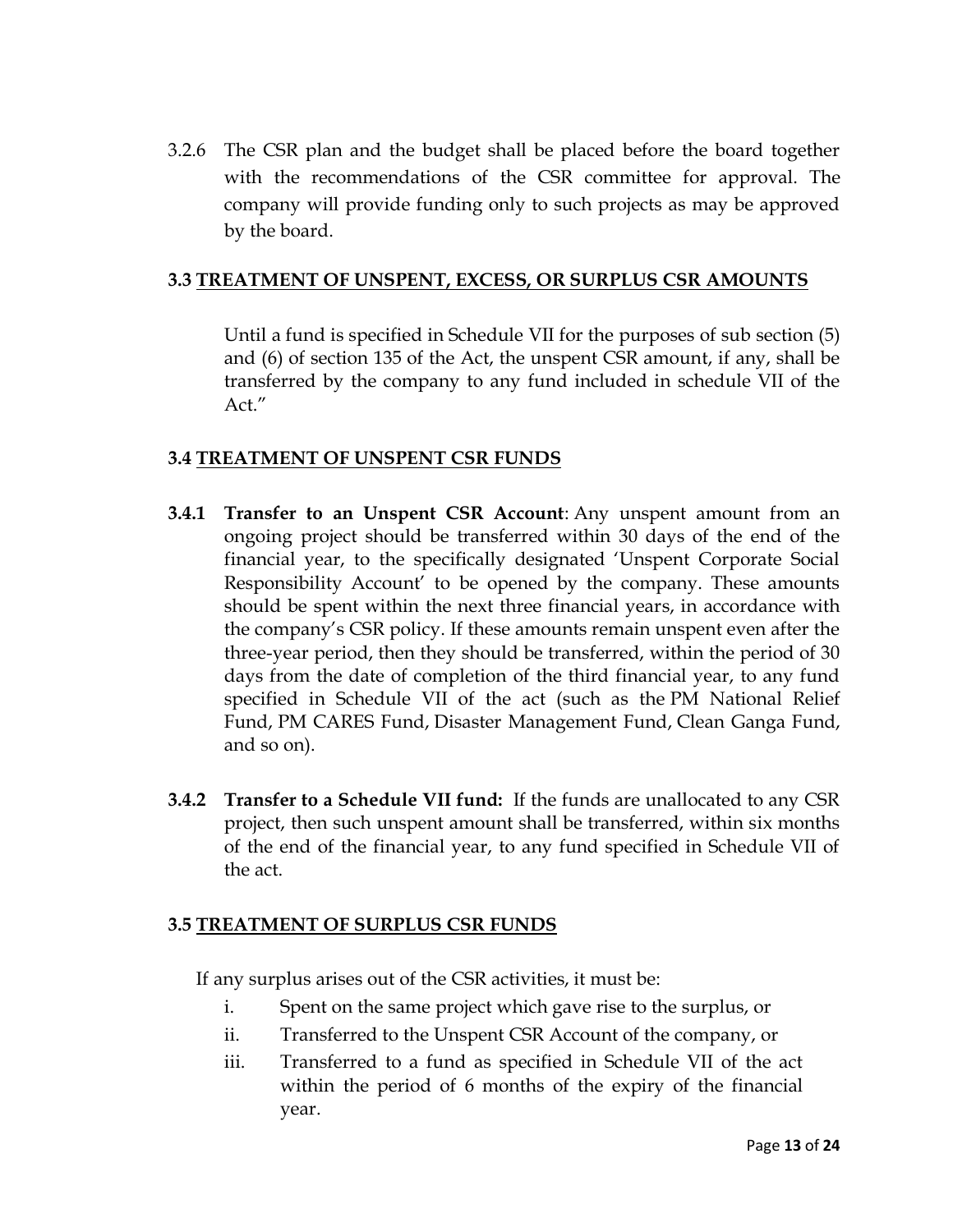## **3.6 TREATMENT OF EXCESS CSR EXPENSES**

If a company has spent amounts more than the mandatory two percent on CSR, the company can set off such excess amounts against the CSR spends in the next three financial years. The board of directors, however, needs to pass a resolution for this. It's important to note that such excess amounts cannot include the surplus arising out of CSR activities.

## **3.7 REVIEW AND REPORTING BY CSR COMMITTEE**

- 3.7.1 The CSR Committee shall take a quarterly report from the CSR Steering Group for reviewing the progress of CSR projects/programs and activities undertaken by the Company in pursuance of the CSR Policy.
- 3.7.2 Basis the report received from CSR Steering Group the CSR Committee shall prepare a report which shall include the corrective measures taken up by the CSR Committee, if any and shall submit the same to the Board every six months/such other intervals as deemed fit. The CSR Committee shall take all the necessary and/or corrective steps to ensure the proper implementation of the identified CSR projects.

## **3.8 DISPLAY OF CSR ACTIVITIES ON ITS WEBSITE**

The Board of Directors of the Company shall mandatorily disclose the composition of the CSR Committee, and CSR Policy and Projects approved by the Board on their website, if any, for public access.

## **3.9 CSR REPORTING**

The Board's Report of a company covered under these rules pertaining to any financial year shall include an annual report on CSR containing particulars specified.

When the Company having average CSR obligation of Rs.10 Cr. or more in pursuance of sub section (5) of section 135 of the Act, in the three immediately preceding financial years, shall undertake impact assessment, through an independent agency, of their CSR projects having outlays of 1 crore rupees or more, and which have been completed not less than one year before undertaking the impact study.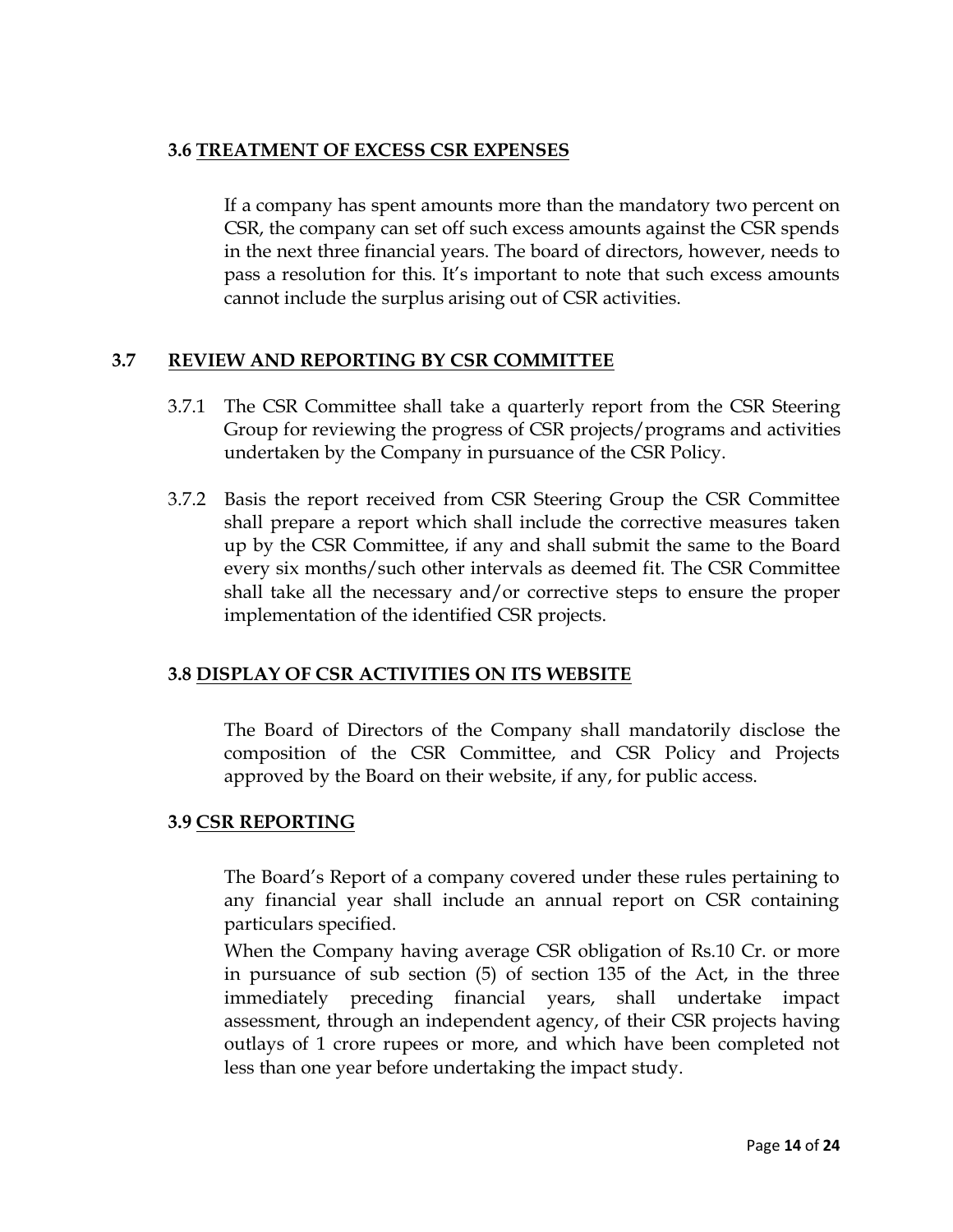The impact assessment reports shall be placed before the Board and shall be annexed to the annual report on CSR.

A Company undertaking impact assessment may book the expenditure towards Corporate Social Responsibility for that financial year, which shall not exceed 5% of the total CSR expenditure for that financial year or fifty lakh rupees, whichever is less.

## **4. CSR STEERING GROUP**

- 4.1 The administration of the CSR Policy of the Company and the execution of identified projects, programs and activities specified under the CSR Policy shall be carried out under the overall superintendence and guidance of a steering/implementation group **("CSR Steering Group")** formed for this purpose.
- 4.2 CSR Steering Group shall prepare and submit to CSR Committee a report covering the status of implementation of CSR Projects/Programs in such format as may be prescribed by CSR Committee on quarterly basis or such other intervals as may be required by the CSR Committee from time to time.

## **5. MONITORING**

- 5.1 The Company will report, in the prescribed format as set out herein as Annexure I (or such amended format as may be specified in the CSR Rules from time to time), the details of CSR initiatives and activities of the Company in the Directors' Report and on the website of the Company, as required under the CSR Rules.
- 5.2 Appropriate documentation and amendments of the CSR Policy, annual CSR activities, reports on execution by XYZ Foundation and/or CSR Partner(s) and expenditures will be undertaken on a regular basis and same will be available to the Board of the Company.
- 5.3 The CSR Committee and persons / entities authorized by it will conduct due diligence checks on the CSR projects/CSR partners on a quarterly basis and report anomalies, if any, immediately.
- 5.4 Based on analysis of CSR projects/programs, CSR Committee shall carry out roadmap planning for allocation of budget and selection of projects at least once in a financial year.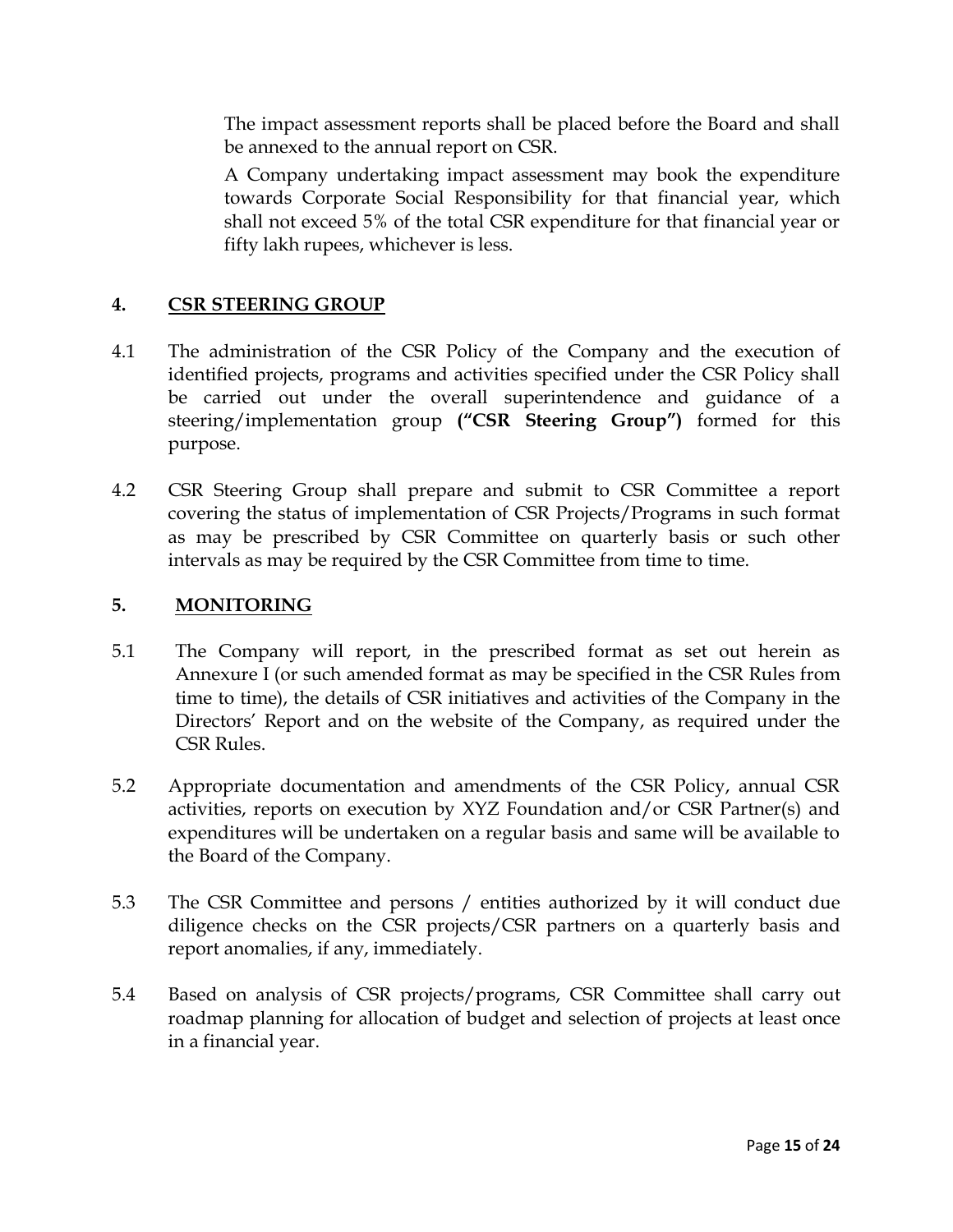#### **6. AMENDMENTS TO THE POLICY**

The Board on its own and/or as per the recommendations of CSR Committee can amend this Policy, as and when required or as deemed fit. Any or all provisions of the CSR Policy would be subject to revision/amendment in accordance with the CSR Rules on the subject as may be issued from relevant statutory authorities, from time to time.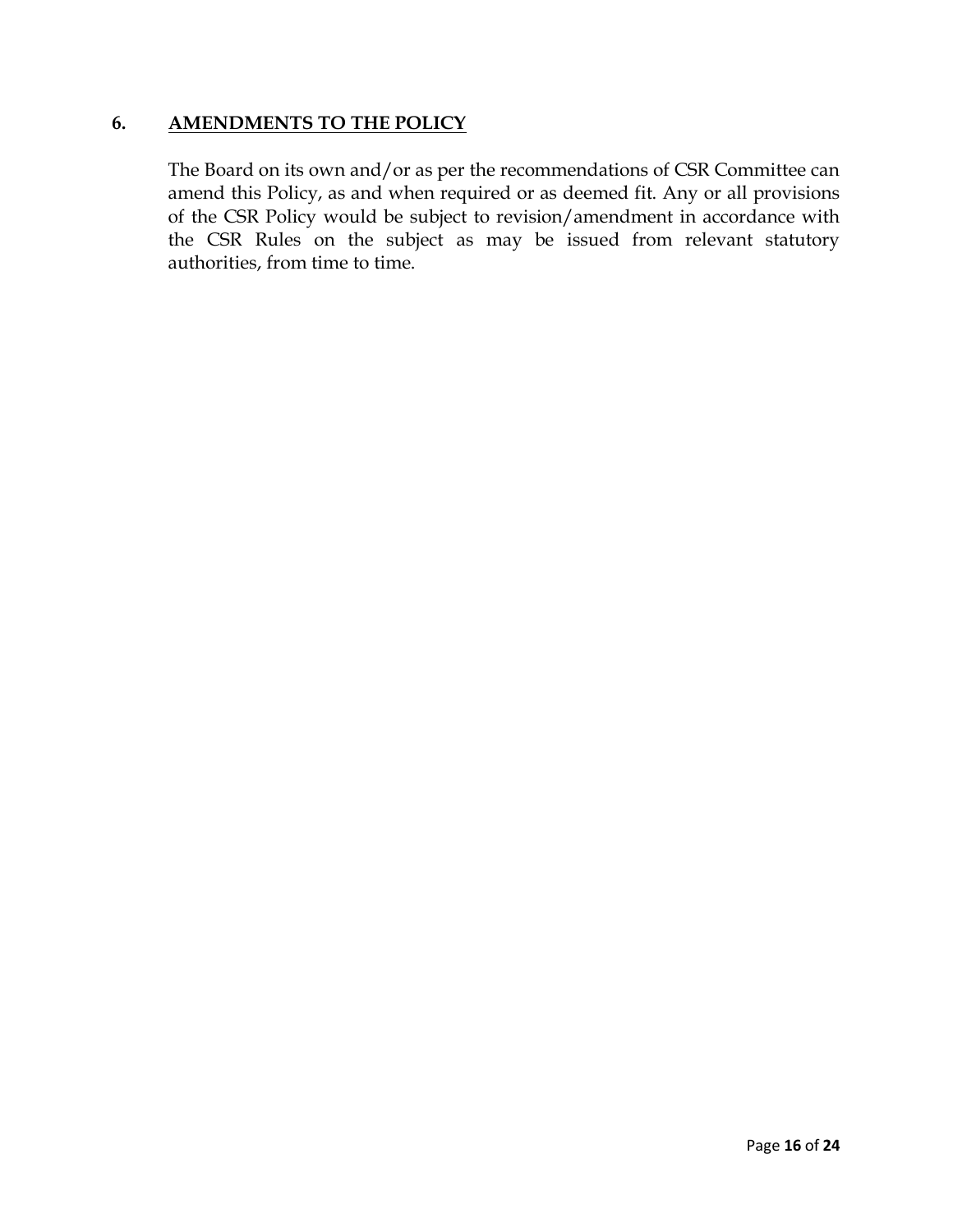- **1. Brief outline on CSR Policy of the Company**
- **2. Composition of CSR Committee:**

| <b>Sl.</b><br>No. | Name of Director Designation | <b>Nature</b><br>Directorship | of | Number<br>meetings of CSR meetings of CSR<br>Committee held   Committee<br>during the year | of   Number<br>attended<br>the year | of<br>during |
|-------------------|------------------------------|-------------------------------|----|--------------------------------------------------------------------------------------------|-------------------------------------|--------------|
|                   |                              |                               |    |                                                                                            |                                     |              |

**3. Provide the web-link where Composition of CSR Committee, CSR Policy and CSR projects approved by** 

**the board are disclosed on the website of the company:**

- **4. Provide the details of Impact assessment of CSR projects carried out in pursuance of sub-rule (3) of rule 8** 
	- **of the Companies (Corporate Social responsibility**

**Policy) Rules, 2014, if applicable (attach the report).**

**5. Details of the amount available for set off in pursuance of sub-rule (3) of rule 7 of the Companies (Corporate Social responsibility Policy) Rules, 2014 and amount Required for set off for the financial year, if any**

| Sl.<br>No. | <b>Financial Year</b> | off<br>from<br>financial years (in Rs.) | Amount available for set-   Amount required to be set-<br>preceding   off for the financial year, if<br>any (in Rs.) |
|------------|-----------------------|-----------------------------------------|----------------------------------------------------------------------------------------------------------------------|
|            |                       |                                         |                                                                                                                      |

- 6. **Average net profit of the company as per section 135(5).**
- **7. (a) Two percent of average net profit of the company as per section 135(5)** 
	- **(b) Surplus arising out of the CSR projects or**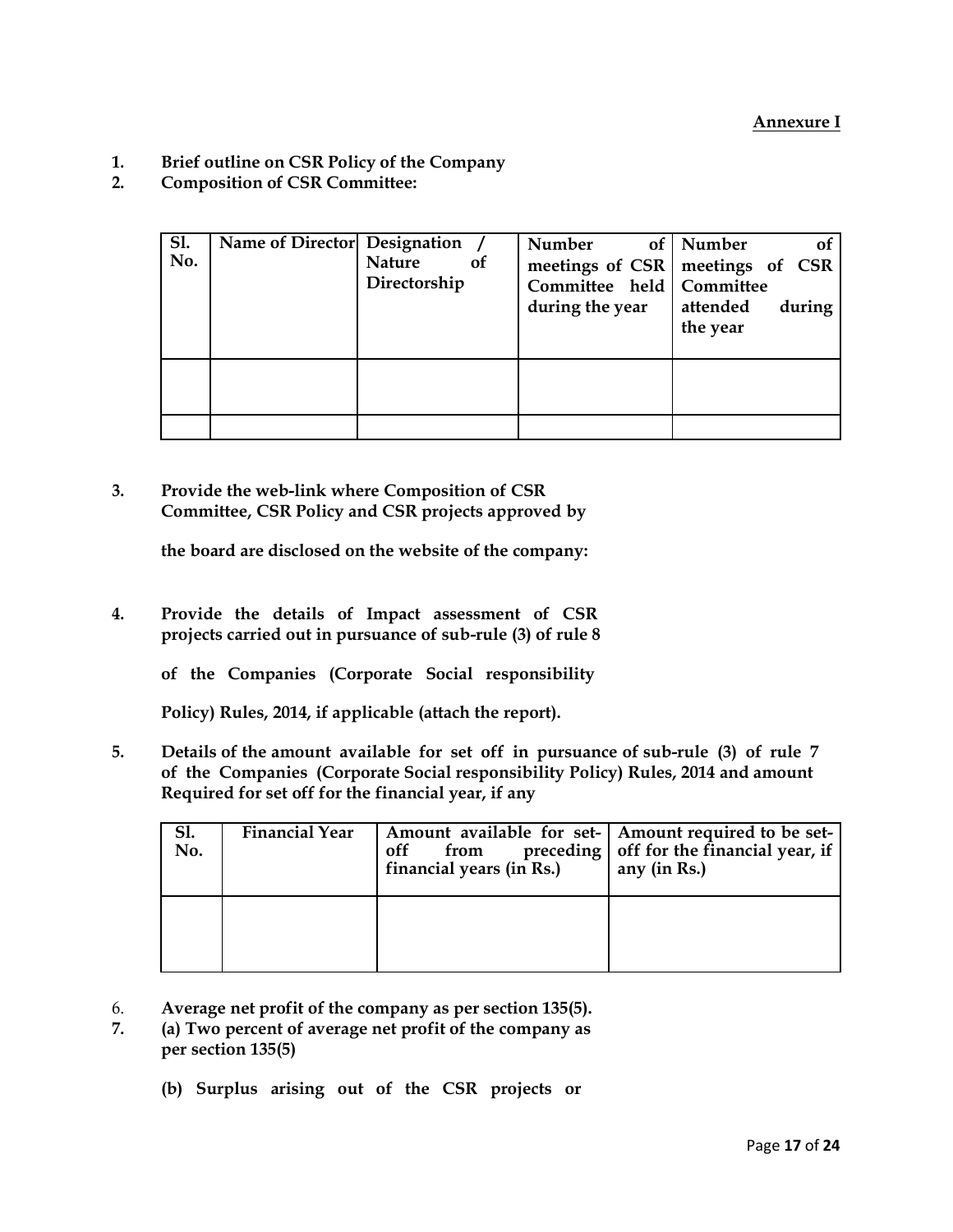**programmes or activities of the previous financial years.**

- **(c) Amount required to be set off for the financial year(if any)**
- **(d) Total CSR obligation for the financial year (7a+7b-7c)**
- **8. (a) CSR amount spent or unspent for the financial year:**

|                                                      | <b>Amount Unspent (in Rs.)</b>                                                     |                     |                                                                                                           |         |                      |  |  |  |
|------------------------------------------------------|------------------------------------------------------------------------------------|---------------------|-----------------------------------------------------------------------------------------------------------|---------|----------------------|--|--|--|
| <b>Total</b><br>Amount<br>Spent for the<br>Financial | <b>Total</b><br>transferred to Unspent<br><b>CSR</b><br>Account<br>Section 135(6). | Amount<br>as<br>per | Amount transferred to any fund specified<br>underSchedule VII as per second proviso to<br>section 135(5). |         |                      |  |  |  |
| Year.                                                |                                                                                    |                     | Name of the                                                                                               |         |                      |  |  |  |
| (in Rs.)                                             |                                                                                    |                     |                                                                                                           |         |                      |  |  |  |
|                                                      | Amount.                                                                            | Date of<br>transfer | Fund                                                                                                      | Amount. | Date of<br>transfer. |  |  |  |
|                                                      |                                                                                    |                     |                                                                                                           |         |                      |  |  |  |
|                                                      |                                                                                    |                     |                                                                                                           |         |                      |  |  |  |

**(b) Details of CSR amount spent against ongoing projects for the financial year:**

| (1) | (2)  |                  | (4)     | (5)      | (6)   | (7)       | (8)           | (9)            | (10)          | (11)              |
|-----|------|------------------|---------|----------|-------|-----------|---------------|----------------|---------------|-------------------|
|     |      | (3)              |         |          |       |           |               |                |               |                   |
|     |      |                  |         |          |       |           |               |                |               |                   |
|     |      |                  |         |          |       |           |               |                |               |                   |
| S1. | Nam  | Item             | Local   | Location | Proj  | Amou      | Amoun         | Amount         | Mode          | Mode<br><b>of</b> |
| No. | e of | from             | area    | of the   | ect   | nt        | t spent       | transferr      | of            | Implementat       |
|     | the  | the list         | (Yes/   | project. | dura  | allocate  | the<br>in     | ed to          | Imple         | ion               |
|     | Proj | <b>of</b>        | $No$ ). |          | tion. | d for     | current       | Unspent        | menta         | <b>Through</b>    |
|     | ect. | activiti         |         |          |       | the       | financi       | <b>CSR</b>     | tion-         | Implementin       |
|     |      | in<br><b>es</b>  |         |          |       | project   | al Year       | Account        |               | g Agency          |
|     |      | Schedu           |         |          |       | (in Rs.). | (in           | for<br>the     | <b>Dire</b>   |                   |
|     |      | <b>VII</b><br>le |         |          |       |           | <b>Rs.</b> ). | project        |               |                   |
|     |      | the<br>to        |         |          |       |           |               | as<br>per      | <sub>ct</sub> |                   |
|     |      | Act.             |         |          |       |           |               | <b>Section</b> |               |                   |
|     |      |                  |         |          |       |           |               | 135(6)         | (Yes)         |                   |
|     |      |                  |         |          |       |           |               | (in Rs.).      |               |                   |
|     |      |                  |         |          |       |           |               |                | No).          |                   |
|     |      |                  |         |          |       |           |               |                |               |                   |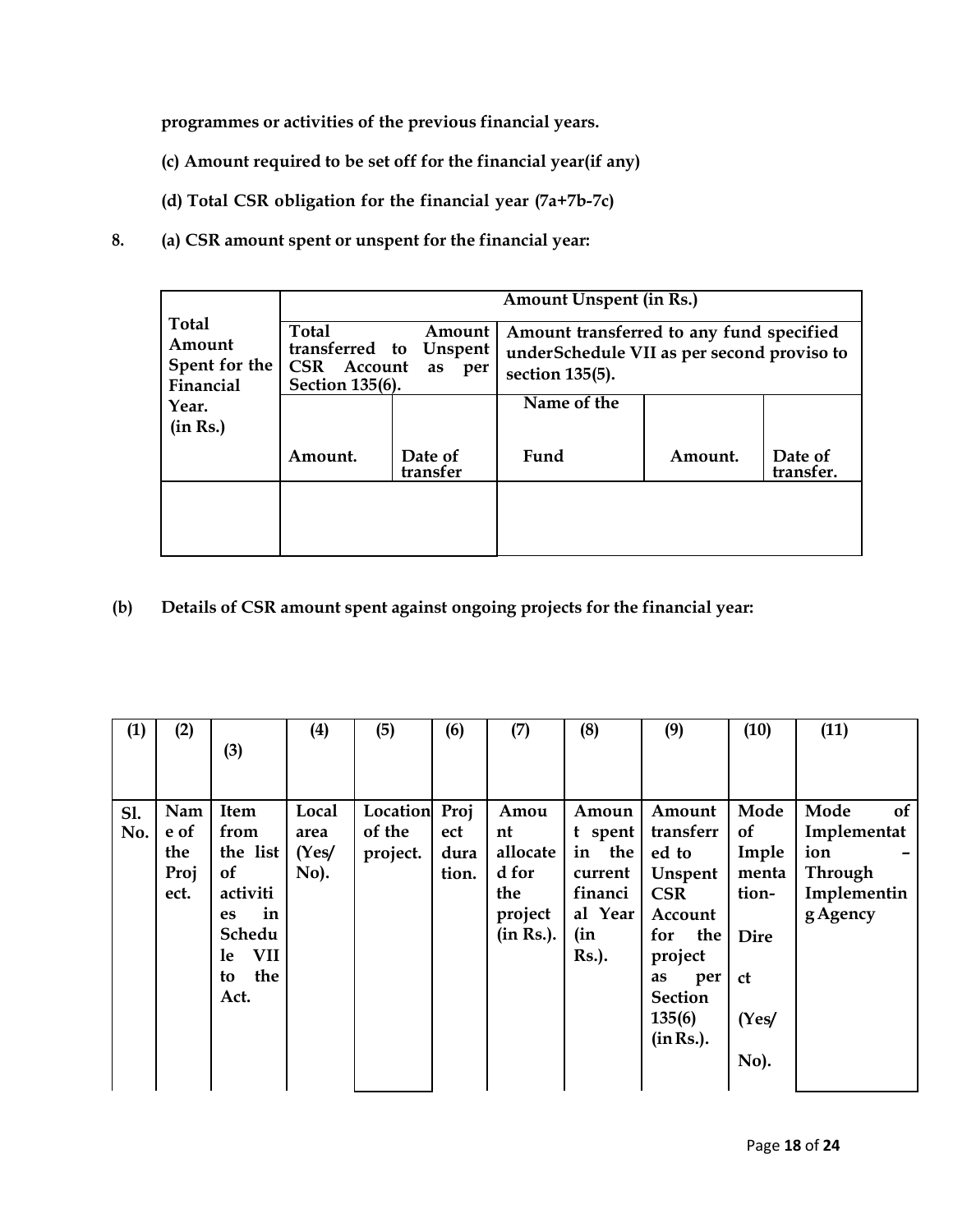|  |  | <b>State Dis</b> | tric<br>ι. |  |  |  | <b>CSR</b><br>Name Regist<br>ration<br>number |
|--|--|------------------|------------|--|--|--|-----------------------------------------------|
|  |  |                  |            |  |  |  |                                               |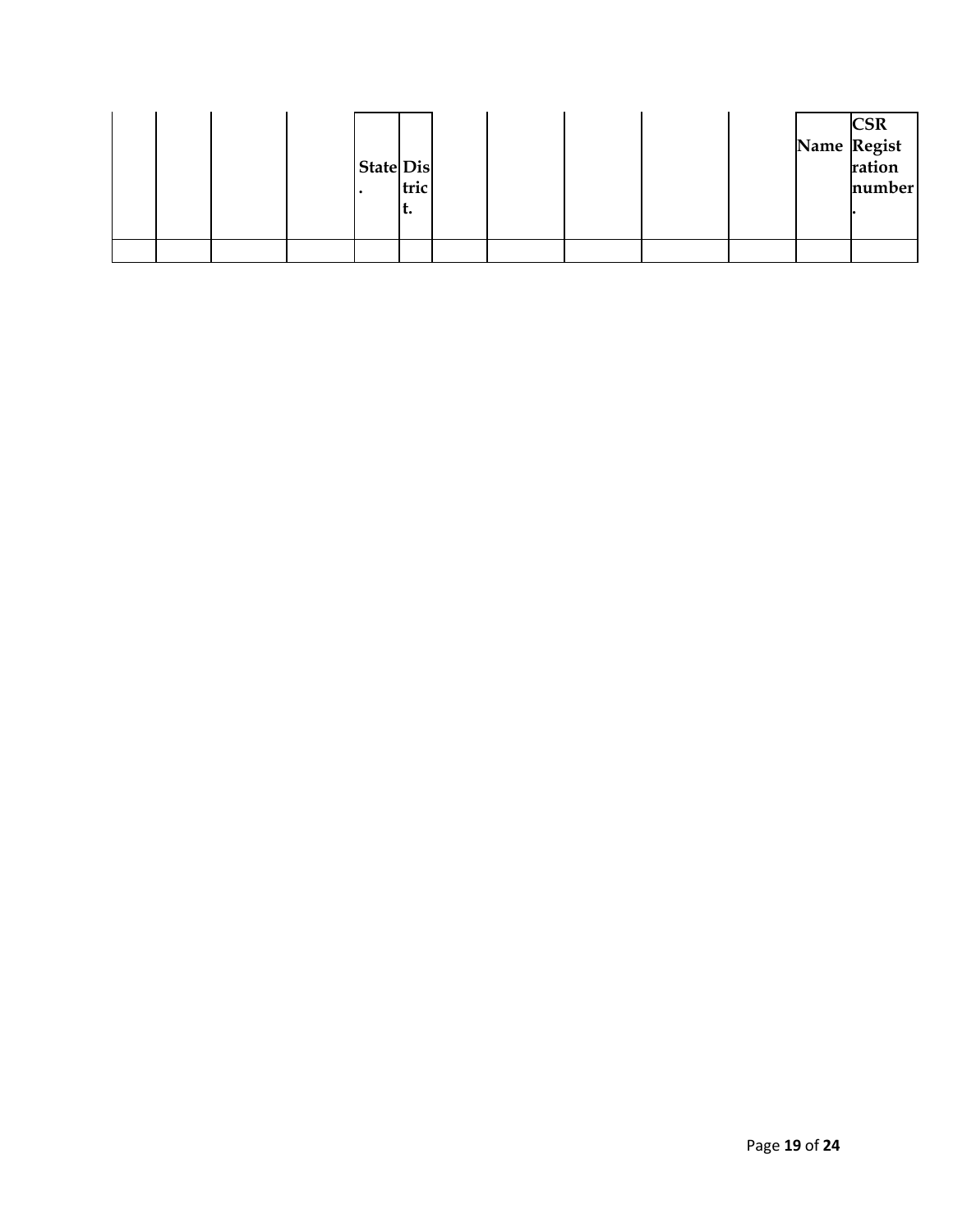**(c) Details of CSR amount spent against other than ongoing projects for the financial year:**

| (1)        | (2)                       | (3)                                                                            | (4)                               | (5)                                          |                      | (6)                                                | (7)                                                                                 | (8)                             |                                                                                             |
|------------|---------------------------|--------------------------------------------------------------------------------|-----------------------------------|----------------------------------------------|----------------------|----------------------------------------------------|-------------------------------------------------------------------------------------|---------------------------------|---------------------------------------------------------------------------------------------|
| SI.<br>No. | Name<br>of the<br>Project | Item from<br>the list of<br>activities<br>in<br>schedule<br>VII to the<br>Act. | Loc<br>al<br>area<br>(Yes<br>No). | <b>Location of</b><br>the project.<br>State. | <b>Distric</b><br>t. | Amount<br>spent for<br>the<br>project<br>(in Rs.). | Mode of<br>implem<br>entation<br>on<br><b>Dire</b><br><sub>ct</sub><br>(Yes/<br>No) | Mode<br><b>Through</b><br>Name. | <b>of</b><br>implementation<br>implementing agency.<br><b>CSR</b><br>registration<br>number |
|            |                           |                                                                                |                                   |                                              |                      |                                                    |                                                                                     |                                 |                                                                                             |

## (d) **Amount spent in Administrative Overheads**

- (e) **Amount spent on Impact Assessment, if applicable**
- **(f) Total amount spent for the Financial Year(8b+8c+8d+8e)**
- **(g) Excess amount for set off, if any**

| <b>Sl. No.</b> | Particular                                                                                                     | Amount (in Rs.) |
|----------------|----------------------------------------------------------------------------------------------------------------|-----------------|
| (i)            | Two percent of average net profit of the company as<br>per section 135(5)                                      |                 |
| (ii)           | Total amount spent for the Financial Year                                                                      |                 |
| (iii)          | Excess amount spent for the financial year $[(ii)-(i)]$                                                        |                 |
| (iv)           | Surplus arising out of the CSR projects or programmes<br>or activities of the previous financial years, if any |                 |
| (v)            | Amount available for set off in succeeding financial<br>years $[(iii)-(iv)]$                                   |                 |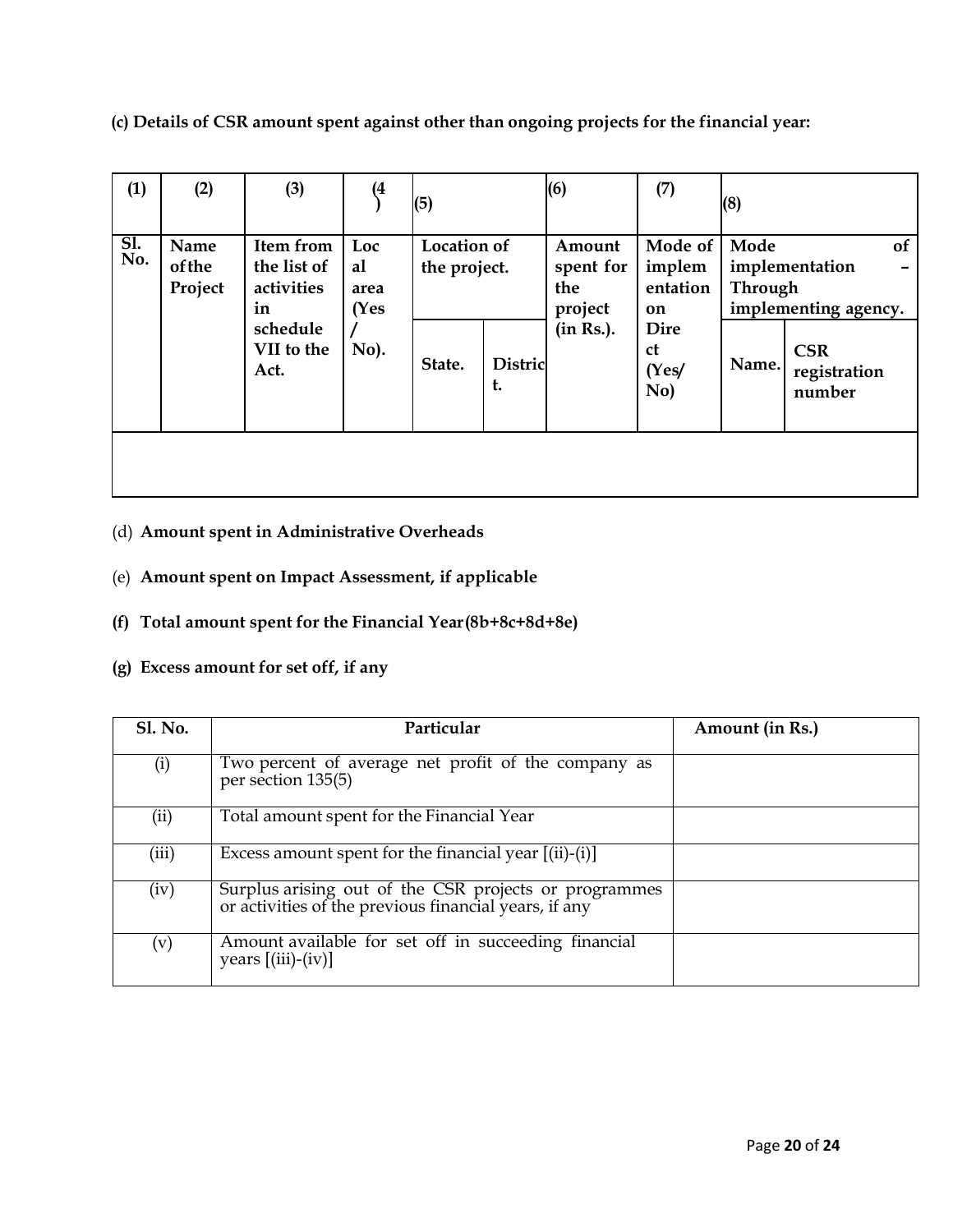**9. (a) Details of Unspent CSR amount for the preceding three financial years:**

| SI.<br>No. | Precedin<br>g<br>Financial | Amount<br>transferre<br>d to                                  | Amount<br>spent in the<br>reporting |                           | Amount transferred to any fund<br>specified under Schedule VII as<br>per section 135(6), if any. |                      | Amount<br>remaining to<br>be spent in        |
|------------|----------------------------|---------------------------------------------------------------|-------------------------------------|---------------------------|--------------------------------------------------------------------------------------------------|----------------------|----------------------------------------------|
|            | Year.                      | Unspent<br><b>CSR</b><br>Account<br>$U/s$ 135 (6)<br>(In Rs.) | Financial<br>Year(in Rs.).          | Name<br>оf<br>the<br>Fund | Amount<br>(in Rs).                                                                               | Date of<br>transfer. | succeeding<br>financial<br>years. (in<br>Rs. |
|            |                            |                                                               |                                     |                           |                                                                                                  |                      |                                              |

**(b) Details of CSR amount spent in the financial year for ongoing projects of the preceding financial year(s):**

|            |               |                           |                                                                         |                        |                                                                       |                                                                                                           | 18                                                                                           |                                                    |
|------------|---------------|---------------------------|-------------------------------------------------------------------------|------------------------|-----------------------------------------------------------------------|-----------------------------------------------------------------------------------------------------------|----------------------------------------------------------------------------------------------|----------------------------------------------------|
| (1)        | (2)           | (3)                       | $\left(4\right)$                                                        | (5)                    | (6)                                                                   |                                                                                                           |                                                                                              | (9)                                                |
| Sl.<br>No. | Proje<br>ctID | Name of<br>the<br>Project | Financial<br>Year<br>in<br>which the<br>project<br>was<br>commenc<br>ed | Projec<br>durati<br>on | <b>Total</b><br>amount<br>allocate<br>d forthe<br>project<br>(in Rs.) | Amount<br>spent on<br>the<br>project<br>nthe<br>reporting<br>Financial<br>Year (in<br>$\operatorname{Rs}$ | Cumulativ<br>e amount<br>spentat the<br>end of<br>reporting<br>Financial<br>Year. (in<br>Rs. | Status of<br>the project<br>Completed<br>/Ongoing. |
|            |               |                           |                                                                         |                        |                                                                       |                                                                                                           |                                                                                              |                                                    |
|            |               |                           |                                                                         |                        |                                                                       |                                                                                                           |                                                                                              |                                                    |

**10. In case of creation or acquisition of capital asset, furnish the details relating to theasset so created or acquired through CSR spent in the financial year (asset-wise details).**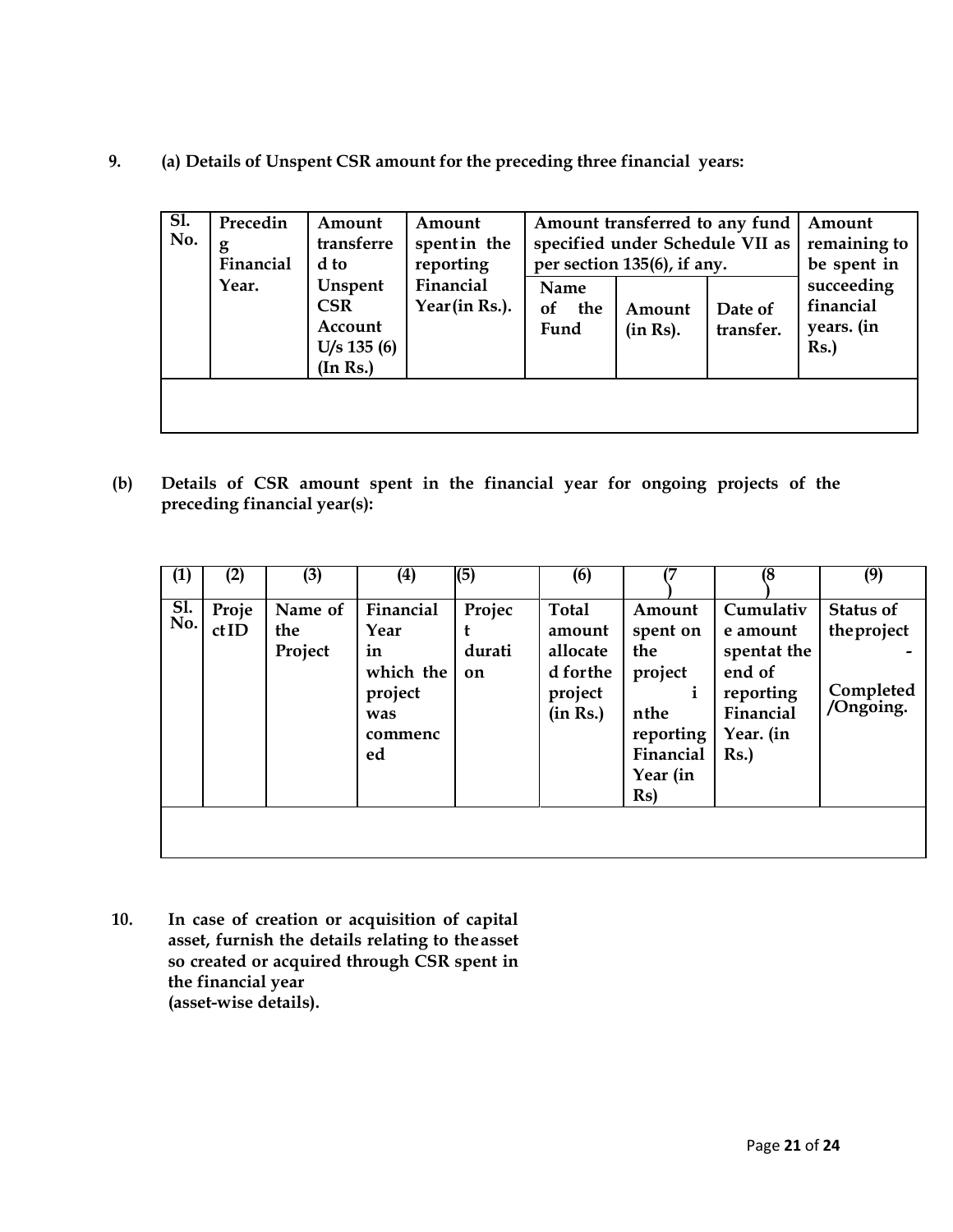- **(a) Date of creation or acquisition of the capital asset(s).**
- **(b) Amount of CSR spent for creation or acquisition of capital asset.**
- **(c) Details of the entity or public authority or beneficiary under whose name such capital asset is registered, their address etc.**
- **(d) Provide details of the capital asset(s) created or acquired (including complete address and location of the capital asset).**

**Specify the reason(s), if the company has failed to** 

**spend two per cent of the average net profit as** 

**per section 135(5).**

| Director)<br>applicable).<br>(Wherever applicable) | $Sd$ /-<br>(Chief Executive Officer or<br>Managing Director or | $Sd$ /-<br>(Chairman CSR Committee) | $Sd$ /-<br>[Person specified under clause]<br>$(d)$ of sub-section $(1)$ of section<br>380 of the Act] (Wherever |
|----------------------------------------------------|----------------------------------------------------------------|-------------------------------------|------------------------------------------------------------------------------------------------------------------|
|----------------------------------------------------|----------------------------------------------------------------|-------------------------------------|------------------------------------------------------------------------------------------------------------------|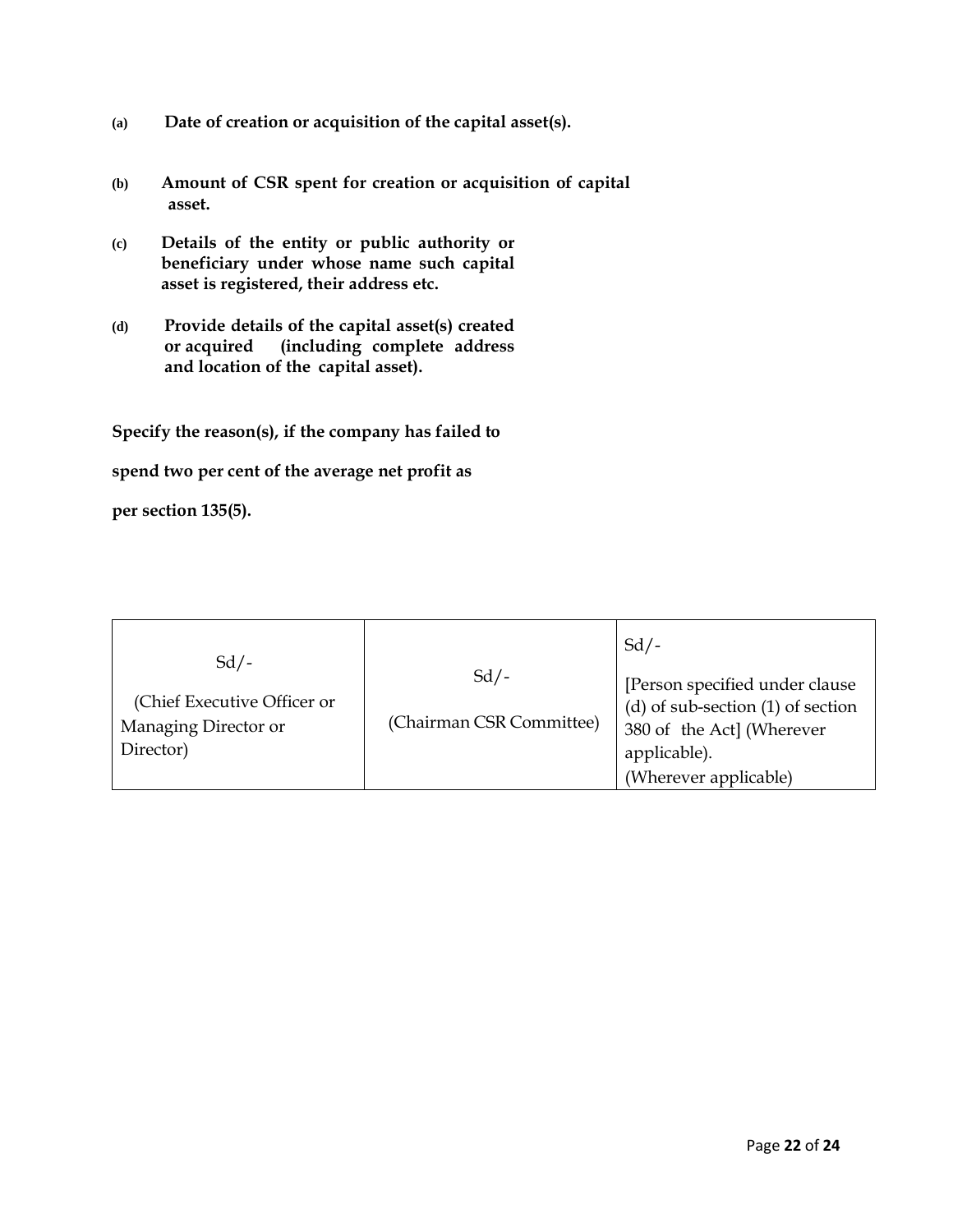## **Annexure II**

| S.          | <b>Project Name</b>                                       | Amount(Rs.) |
|-------------|-----------------------------------------------------------|-------------|
| <b>No</b>   |                                                           |             |
| $\mathbf I$ | Total Amount Available for CSR Activities during FY 2014- |             |
|             | 15                                                        |             |
| II.         | <b>Identified Projects:</b>                               |             |
| a.          |                                                           |             |
| b.          |                                                           |             |
| C.          |                                                           |             |
| d.          |                                                           |             |
|             | Total amount for identified projects                      |             |
| III         | Balance amount not yet allocated to any project. To be    |             |
|             | determined by the CSR Committee during the course of the  |             |
|             | vear.                                                     |             |

## **Format showing allocation of funds for CSR projects/programs**

The aforesaid projects will be implemented by CSR Committee under the overall supervision and monitoring of the Board of the Company.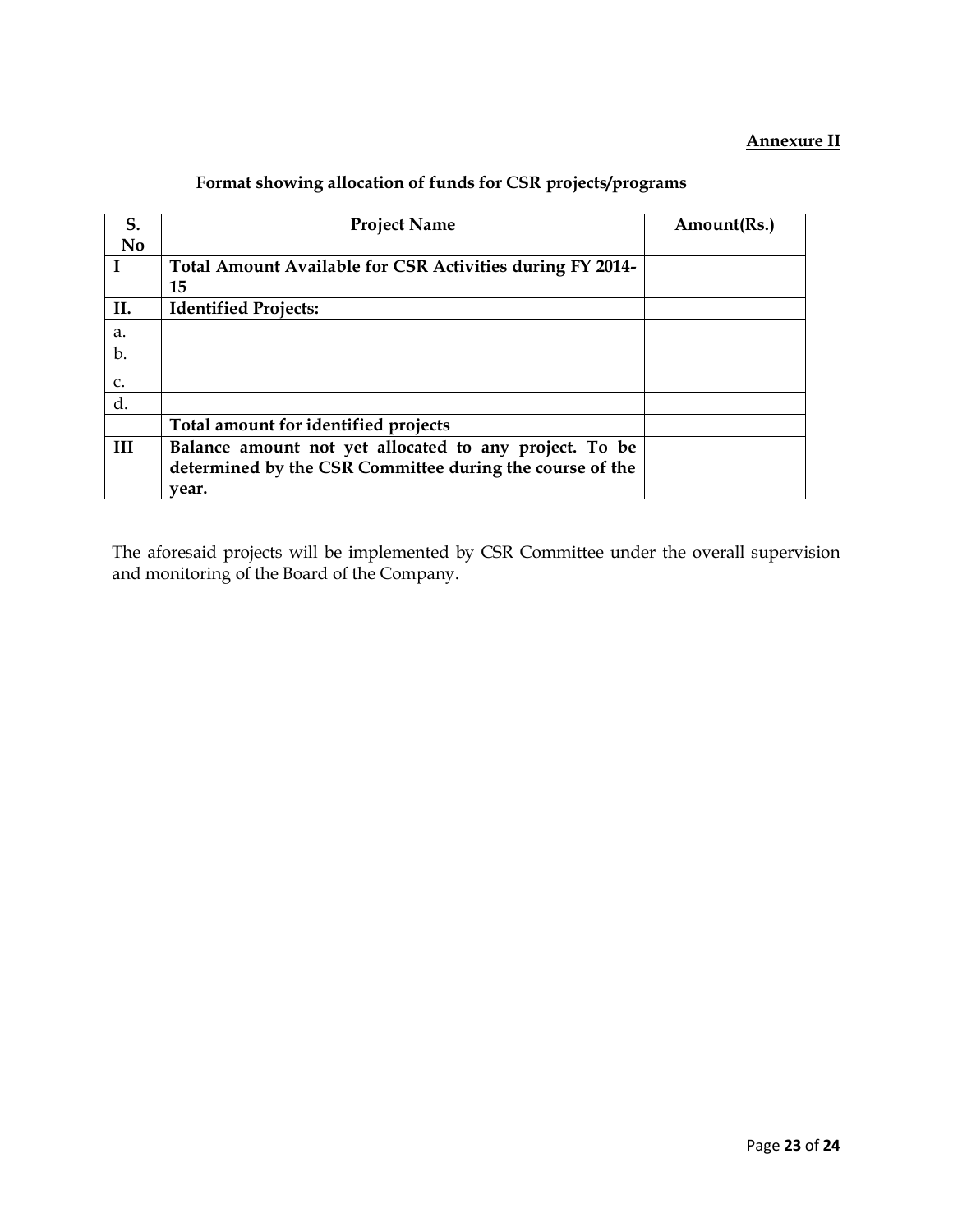## **Annexure III**

# **Format of CSR Projects' Implementation Schedule and Execution Modalities**

| <b>S1.</b><br>No. | <b>CSR Projects</b> | Implementation<br>Schedule | <b>Execution Modality</b> |  |  |
|-------------------|---------------------|----------------------------|---------------------------|--|--|
|                   |                     |                            |                           |  |  |
|                   |                     |                            |                           |  |  |
|                   |                     |                            |                           |  |  |
|                   |                     |                            |                           |  |  |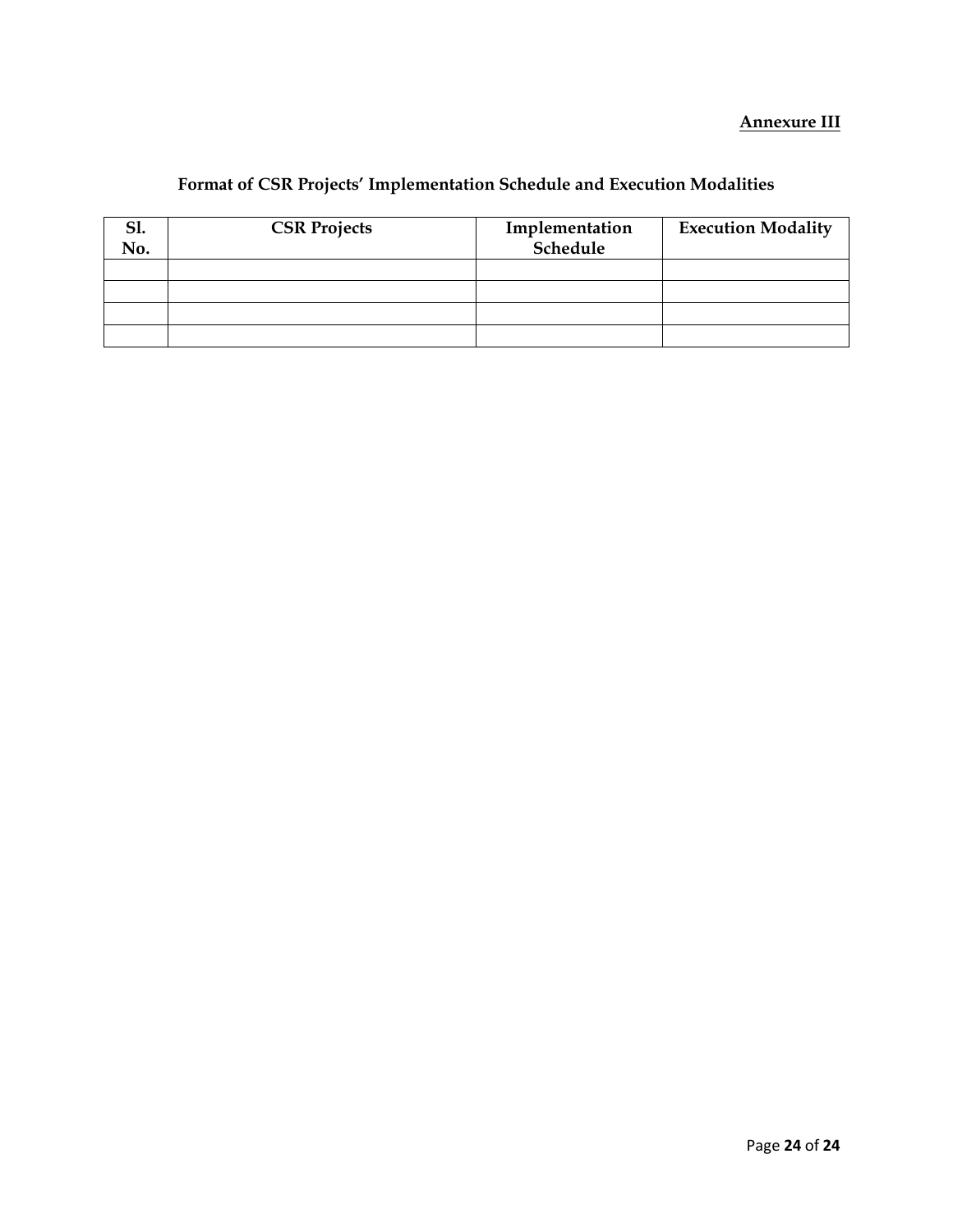#### 1. Brief outline on CSR Policy of the Company

In alignment with vision of the Company, the Company through its CSR initiatives will continue to strive for economic development that positively impacts the society at large with minimal resources.

The Company proposes to serve the society and recognizes that Corporate Social Responsibility is not merely compliance; it is a commitment to support initiatives that improves the lives of underprivileged by adopting one or more of the following CSR projects/programmes/activities as notified under Schedule VII of Section 135 of the Companies Act, 2013 and Companies (Corporate Social Responsibility Policy) Rules, 2014.

#### $2.$ **Composition of CSR Committee:**

| SI.<br>No. | Name of Director   Designation            | <b>Nature</b><br>- of<br>Directorship | Number<br>of<br>meetings of CSR<br>Committee held<br>during the year | Number<br>-of<br>meetings of CSR<br>Committee<br>attended<br>during<br>the year |
|------------|-------------------------------------------|---------------------------------------|----------------------------------------------------------------------|---------------------------------------------------------------------------------|
| 1.         | Mr. Kulbhushan<br>$\operatorname{Mittal}$ | Managing Director                     |                                                                      |                                                                                 |
| 2.         | Mrs. Arti MittaI                          | Director                              |                                                                      |                                                                                 |

- 3. Provide the web-link where Composition of CSR Committee, CSR Policy and CSR projects approved by the board are disclosed on the website of the company:
- 4. Provide the details of Impact assessment of CSR projects carried out in pursuance of sub-rule (3) of rule 8 of the Companies (Corporate Social responsibility Policy) Rules, 2014, if applicable (attach the report).
- 5. Details of the amount available for set off in pursuance of sub-rule (3) of rule 7 of the Companies (Corporate Social responsibility Policy) Rules, 2014 and amount Required for set off for the financial year, if any

https://kreateglobal.com/

**Not Applicable**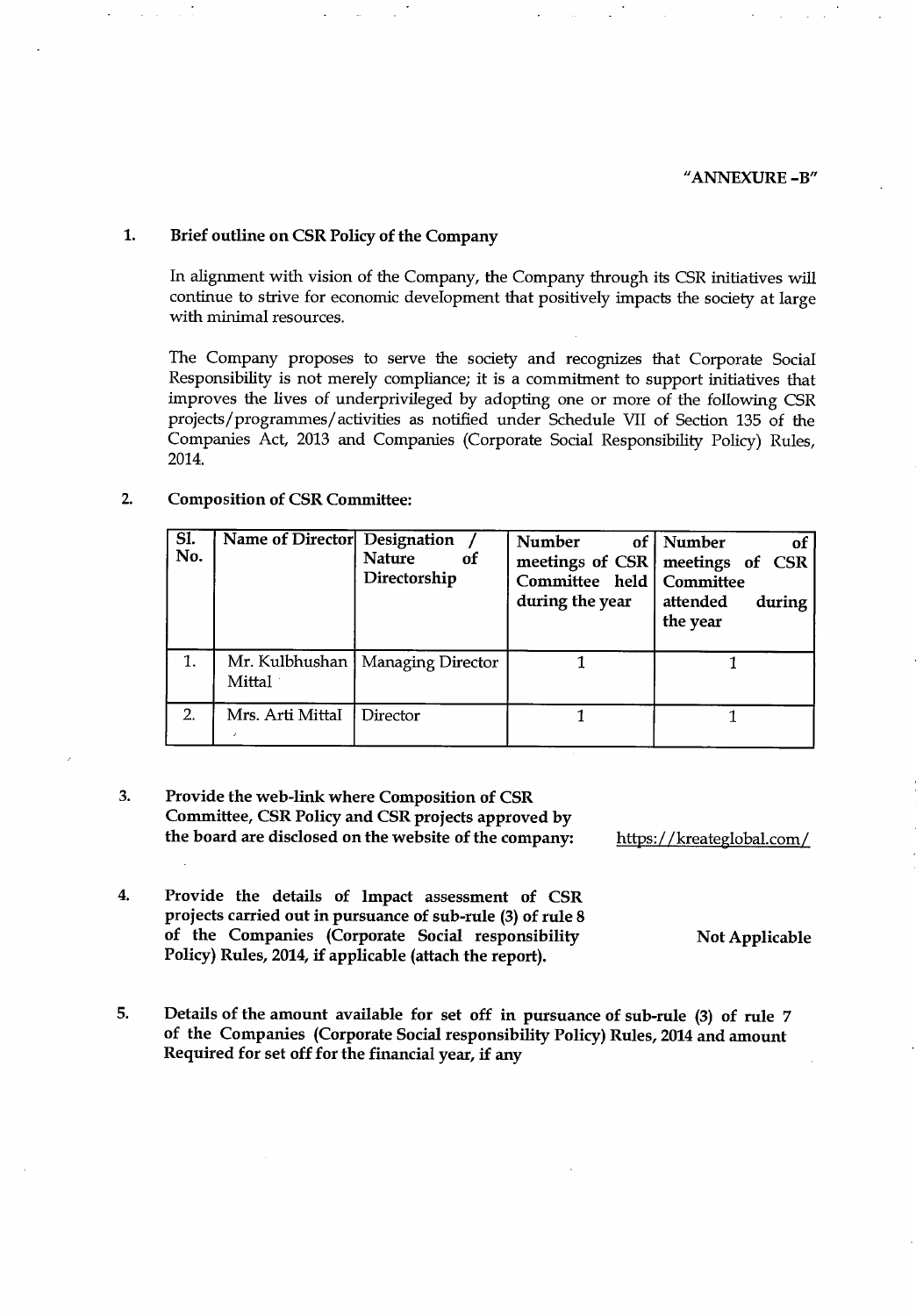| SI.<br>No. | Financial Year | off<br>preceding  <br>from<br>financial years (in Rs.)   | Amount available for set- Amount required to be set-<br>off for the financial year, if<br>any (in Rs.) |
|------------|----------------|----------------------------------------------------------|--------------------------------------------------------------------------------------------------------|
|            | 2020-2021      | Rs. 22,97,526<br>(Surplus Amount from F.Y.<br>2019-2020) | N.A.                                                                                                   |

| 6. | Average net profit of the company as per section 135(5).                                                    | INR 3,39,31,754.33/- |
|----|-------------------------------------------------------------------------------------------------------------|----------------------|
| 7. | (a) Two percent of average net profit of the company as<br>per section 135(5)                               | INR 6,78,635.09/-    |
|    | (b) Surplus arising out of the CSR projects or<br>programmes or activities of the previous financial years. | N.A.                 |
|    | (c) Amount required to be set off for the financial year, if any                                            | <b>N.A.</b>          |
|    | (d) Total CSR obligation for the financial year $(7a+7b-7c)$                                                | INR 6,78,635.09/-    |

8. (a) CSR amount spent or unspent for the financial year:

|                                               | <b>Amount Unspent (in Rs.)</b>                                                                               |  |                                                                                                           |     |  |  |  |  |  |  |
|-----------------------------------------------|--------------------------------------------------------------------------------------------------------------|--|-----------------------------------------------------------------------------------------------------------|-----|--|--|--|--|--|--|
| Total<br>Amount<br>Spent for the<br>Financial | <b>Total</b><br>Amount<br>transferred to<br>Unspent<br><b>CSR</b><br>Account<br>as<br>per<br>Section 135(6). |  | Amount transferred to any fund specified<br>underSchedule VII as per second proviso to<br>section 135(5). |     |  |  |  |  |  |  |
| Year.<br>(in Rs.)                             |                                                                                                              |  | Name of the                                                                                               |     |  |  |  |  |  |  |
|                                               | Date of<br>Amount.<br>transfer                                                                               |  | Fund<br>Amount.<br>Date of<br>transfer.                                                                   |     |  |  |  |  |  |  |
| <b>INR</b><br>$18,00,000/$ -                  | Nil                                                                                                          |  |                                                                                                           | Nil |  |  |  |  |  |  |

Details of CSR amount spent against ongoing projects for the financial year:  $(b)$ 

| (1) | (2) | (3) | (4) | (5) | (6) | (7) | (8) | (9) | (10) | (11) |
|-----|-----|-----|-----|-----|-----|-----|-----|-----|------|------|
|     |     |     |     |     |     |     |     |     |      |      |
|     |     |     |     |     |     |     |     |     |      |      |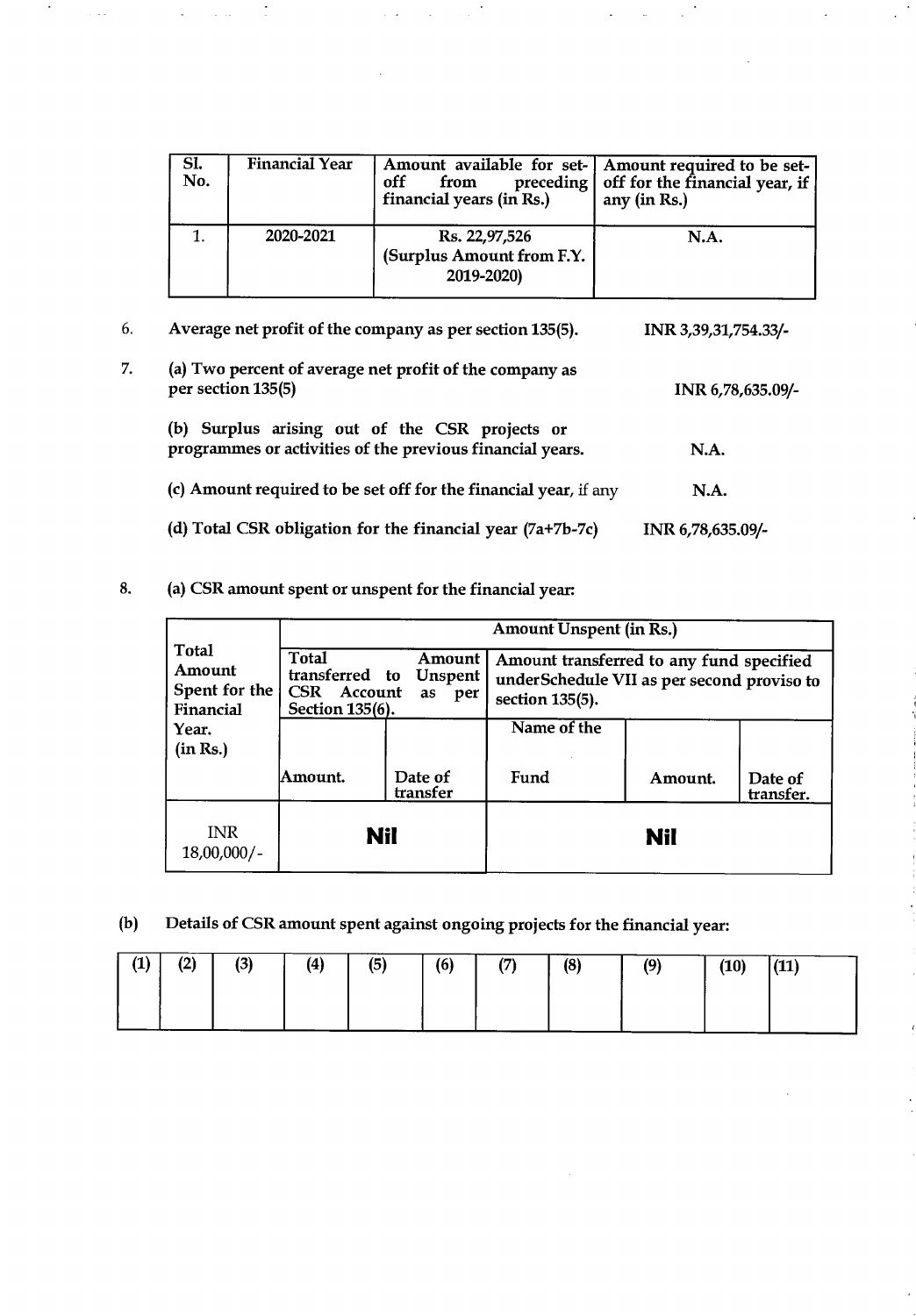| Sl.<br>No. | Nam<br>e of<br>the<br>Proj<br>ect. | Item<br>from<br>the list<br>of<br>activiti<br>in<br><b>es</b><br>Schedu<br><b>VII</b><br><b>le</b><br>the<br>to<br>Act. | Local<br>area<br>(Yes/<br>No). | of the<br>project.    |            | Location Proj<br>ect<br>dura<br>tion. | Amou<br>nt<br>allocate<br>d for<br>the<br>project<br>(in Rs.). | Amoun<br>t spent<br>in the<br>current<br>financi<br>al Year<br>(in<br><b>Rs.</b> ). | Amount<br>transferr<br>ed to<br>Unspent<br><b>CSR</b><br>Account<br>for the<br>project<br>as<br>per<br><b>Section</b><br>135(6) | Mode<br>of<br>Imple<br>menta<br>tion-<br><b>Dire</b><br>ct<br>(Yes) | Impleme<br>ntation -<br>Through<br>Impleme<br>nting<br>Agency | Mode of                                               |
|------------|------------------------------------|-------------------------------------------------------------------------------------------------------------------------|--------------------------------|-----------------------|------------|---------------------------------------|----------------------------------------------------------------|-------------------------------------------------------------------------------------|---------------------------------------------------------------------------------------------------------------------------------|---------------------------------------------------------------------|---------------------------------------------------------------|-------------------------------------------------------|
|            |                                    |                                                                                                                         |                                | State Dis             | tric<br>t. |                                       |                                                                |                                                                                     | (in Rs.).                                                                                                                       | No).                                                                | Name                                                          | CSR<br>Regi<br>lst<br>ratiol<br>In.<br>Inuml<br>lber. |
| 1.         |                                    | Promotin<br>g<br>Educatio<br>$\mathbf n$                                                                                | Yes                            | Hary Pan<br>ana  ipat |            |                                       | 6,78,635.0 18,00,000<br>9/-                                    |                                                                                     | N.A.                                                                                                                            | Yes                                                                 |                                                               |                                                       |

 $\sim 10^6$ 

 $\sim 10^{-1}$ 

 $\mathcal{A}^{\mathrm{c}}$  .

 $\mathcal{L}^{\mathcal{L}}$  , and the set of the set of the set of the set of the set of the set of the set of the set of the set of the set of the set of the set of the set of the set of the set of the set of the set of the set of t

 $\mathcal{L}_{\text{max}}$  and  $\mathcal{L}_{\text{max}}$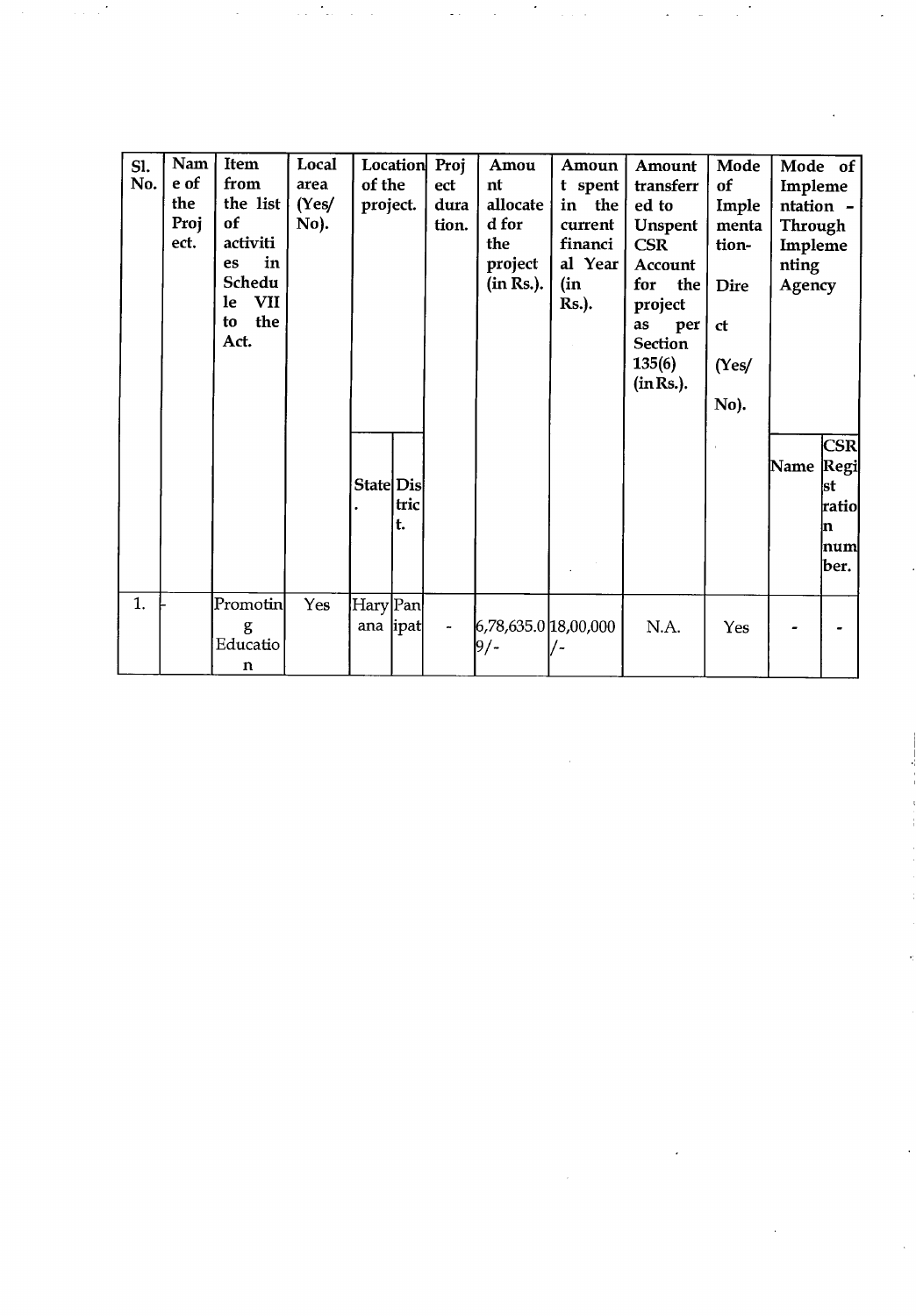(c) Details of CSR amount spent against other than ongoing projects for the financial year:

| (1)               | (2)                      | (3)                                                                            | (4                                | (5)                                   |               | (6)                                                | (7)                                                               | (8)                      |                                                                                                 |  |  |  |
|-------------------|--------------------------|--------------------------------------------------------------------------------|-----------------------------------|---------------------------------------|---------------|----------------------------------------------------|-------------------------------------------------------------------|--------------------------|-------------------------------------------------------------------------------------------------|--|--|--|
| <b>SI.</b><br>No. | Name<br>ofthe<br>Project | ltem from<br>the list of<br>activities<br>in<br>schedule<br>VII to the<br>Act. | Loc<br>al<br>area<br>(Yes<br>No). | Location of<br>the project.<br>State. | Distric<br>t. | Amount<br>spent for<br>the<br>project<br>(in Rs.). | Mode of<br>implem<br>entation<br>on<br>Dire<br>ct<br>(Yes/<br>No) | Mode<br>agency.<br>Name. | 0f<br>implementation<br>Through<br>implementing<br><b>CSR</b><br>registr<br>ation<br>numbe<br>r |  |  |  |
|                   | <b>NIL</b>               |                                                                                |                                   |                                       |               |                                                    |                                                                   |                          |                                                                                                 |  |  |  |

| (d) Amount spent in Administrative Overheads                  | Nil             |
|---------------------------------------------------------------|-----------------|
| (e) Amount spent on Impact Assessment, if applicable          | Nil             |
| (f) Total amount spent for the Financial Year $(8b+8c+8d+8e)$ | INR 18,00,000/- |

(g) Excess amount for set off, if any

| Sl. No.                  | Particular                                                                                                     | Amount (in Rs.) |
|--------------------------|----------------------------------------------------------------------------------------------------------------|-----------------|
| (i)                      | Two percent of average net profit of the company as<br>per section 135(5)                                      | 6,78,635.09/-   |
| $\overline{\text{(ii)}}$ | Total amount spent for the Financial Year                                                                      | 18,00,000/-     |
| (iii)                    | Excess amount spent for the financial year $[(ii)-(i)]$                                                        | 11,21,364.91/-  |
| (iv)                     | Surplus arising out of the CSR projects or programmes<br>or activities of the previous financial years, if any | Nil             |
| (v)                      | Amount available for set off in succeeding financial<br>years $[(iii)-(iv)]$                                   | 11,21,364.91/-  |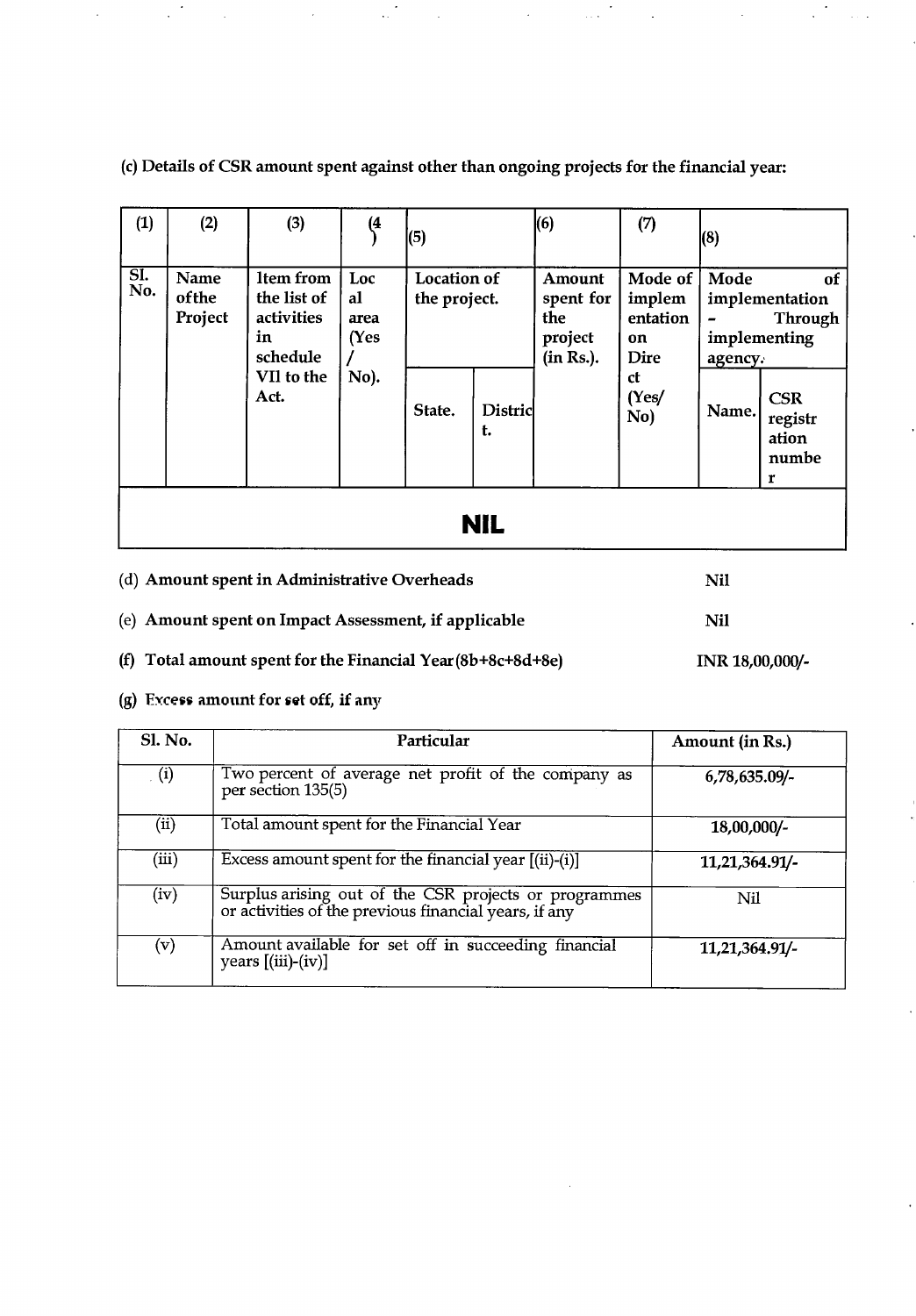(a) Details of Unspent CSR amount for the preceding three financial years: 9.

| SI.<br>No. | Precedin<br>g<br>Financial<br>Year. | Amount<br>transferre<br>d to<br>Unspent<br><b>CSR</b><br>Account<br>$U/s$ 135 (6)<br>(In Rs.) | Amount<br>spent in the<br>reporting<br>Financial<br>Year (in Rs.). | Name<br>of<br>Fund | the | Amount transferred to any fund<br>specified under Schedule VII as<br>per section 135(6), if any.<br>Amount<br>(in Rs). | Date of<br>transfer. | Amoun<br>t<br>remaini<br>ng tobe<br>spent<br>in<br>succeed<br>ing<br>financi<br>al<br>years.<br>(in Rs.) |
|------------|-------------------------------------|-----------------------------------------------------------------------------------------------|--------------------------------------------------------------------|--------------------|-----|------------------------------------------------------------------------------------------------------------------------|----------------------|----------------------------------------------------------------------------------------------------------|
|            |                                     |                                                                                               | <b>NIL</b>                                                         |                    |     |                                                                                                                        |                      |                                                                                                          |

 $(b)$ Details of CSR amount spent in the financial year for ongoing projects of the preceding financial year(s):

| $\overline{\textbf{(1)}}$ | (2)           | (3)                       | $\left( 4\right)$                                                       | (5)                    | (6)                                                                   | (7)                                                                                       | (8)                                                                                          | (9)                                                                                           |  |
|---------------------------|---------------|---------------------------|-------------------------------------------------------------------------|------------------------|-----------------------------------------------------------------------|-------------------------------------------------------------------------------------------|----------------------------------------------------------------------------------------------|-----------------------------------------------------------------------------------------------|--|
| SI.<br>No.                | Proje<br>ctID | Name of<br>the<br>Project | Financial<br>Year<br>in<br>which the<br>project<br>was<br>commenc<br>ed | Projec<br>durati<br>on | <b>Total</b><br>amount<br>allocate<br>d forthe<br>project<br>(in Rs.) | Amount<br>spent on<br>the<br>project<br>nthe<br>reporting<br>Financial<br>Year (in<br>Rs) | Cumulativ<br>e amount<br>spentat the<br>end of<br>reporting<br>Financial<br>Year. (in<br>Rs. | Statu<br>s of<br>the<br>proje<br><sub>ct</sub><br>Comp<br>leted <sup>-</sup><br>/Ongo<br>ing. |  |
| <b>NIL</b>                |               |                           |                                                                         |                        |                                                                       |                                                                                           |                                                                                              |                                                                                               |  |